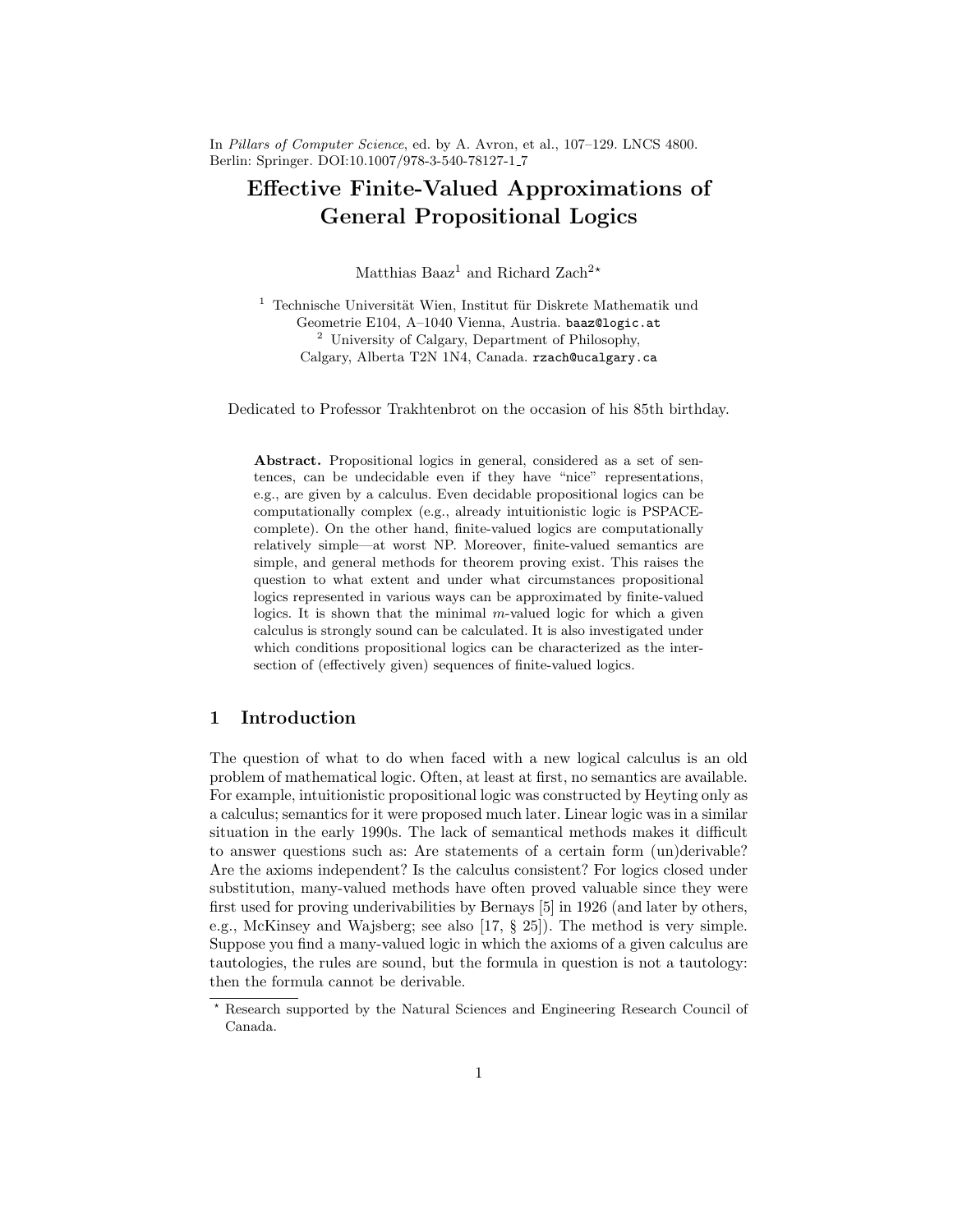Example 1. Intuitionistic propositional logic is axiomatized by the following calculus IPC:

1. Axioms:

$$
a_1 \quad A \supset A \land A
$$
  
\n
$$
a_2 \quad A \land B \supset B \land A
$$
  
\n
$$
a_3 \quad (A \supset B) \supset (A \land C \supset B \land C)
$$
  
\n
$$
a_4 \quad (A \supset B) \land (B \supset C) \supset (A \supset C)
$$
  
\n
$$
a_5 \quad B \supset (A \supset B)
$$
  
\n
$$
a_6 \quad A \land (A \supset B) \supset B
$$
  
\n
$$
a_7 \quad A \supset A \lor B
$$
  
\n
$$
a_8 \quad A \lor B \supset B \lor A
$$
  
\n
$$
a_9 \quad (A \supset C) \land (B \supset C) \supset (A \lor B \supset C)
$$
  
\n
$$
a_{10} \neg A \supset (A \supset B)
$$
  
\n
$$
a_{11} \quad (A \supset B) \land (A \supset \neg B) \supset \neg A
$$
  
\n
$$
a_{12} \quad A \supset (B \supset A \land B)
$$

2. Rules (in usual notation):

$$
\frac{A \quad A \supset B}{B} \text{ MP}
$$

Now consider the two-valued logic with classical truth tables, except that  $\neg$ maps both truth values to "true". Then every axiom except  $a_{10}$  is a tautology and modus ponens preserves truth. Hence  $a_{10}$  is independent of the other axioms.

To use this method to answer underivability question in general it is necessary to find many-valued matrices for which the given calculus is sound. It is also necessary, of course, that the matrix has as few tautologies as possible in order to be useful. We are interested in how far this method can be automatized.

Such "optimal" approximations of a given calculus may also have applications in computer science. In the field of artificial intelligence many new (propositional) logics have been introduced. They are usually better suited to model the problems dealt with in AI than traditional (classical, intuitionistic, or modal) logics, but many have two significant drawbacks: First, they are either given solely semantically or solely by a calculus. For practical purposes, a proof theory is necessary; otherwise computer representation of and automated search for proofs/truths in these logics is not feasible. Although satisfiability in manyvalued propositional logics is (as in classical logic) NP-complete [16], this is still (probably) much better than many other important logics.

On the other hand, it is evident from the work of Carnielli  $[6]$  and Hähnle  $[12]$ on tableaux, and Rousseau, Takahashi, and Baaz et al. [2] on sequents, that finite-valued logics are, from the perspective of proof and model theory, very close to classical logic. Therefore, many-valued logic is a very suitable candidate if one looks for approximations, in some sense, of given complex logics.

What is needed are methods for obtaining finite-valued approximations of the propositional logics at hand. It turns out, however, that a shift of emphasis is in order here. While it is the logic we are actually interested in, we always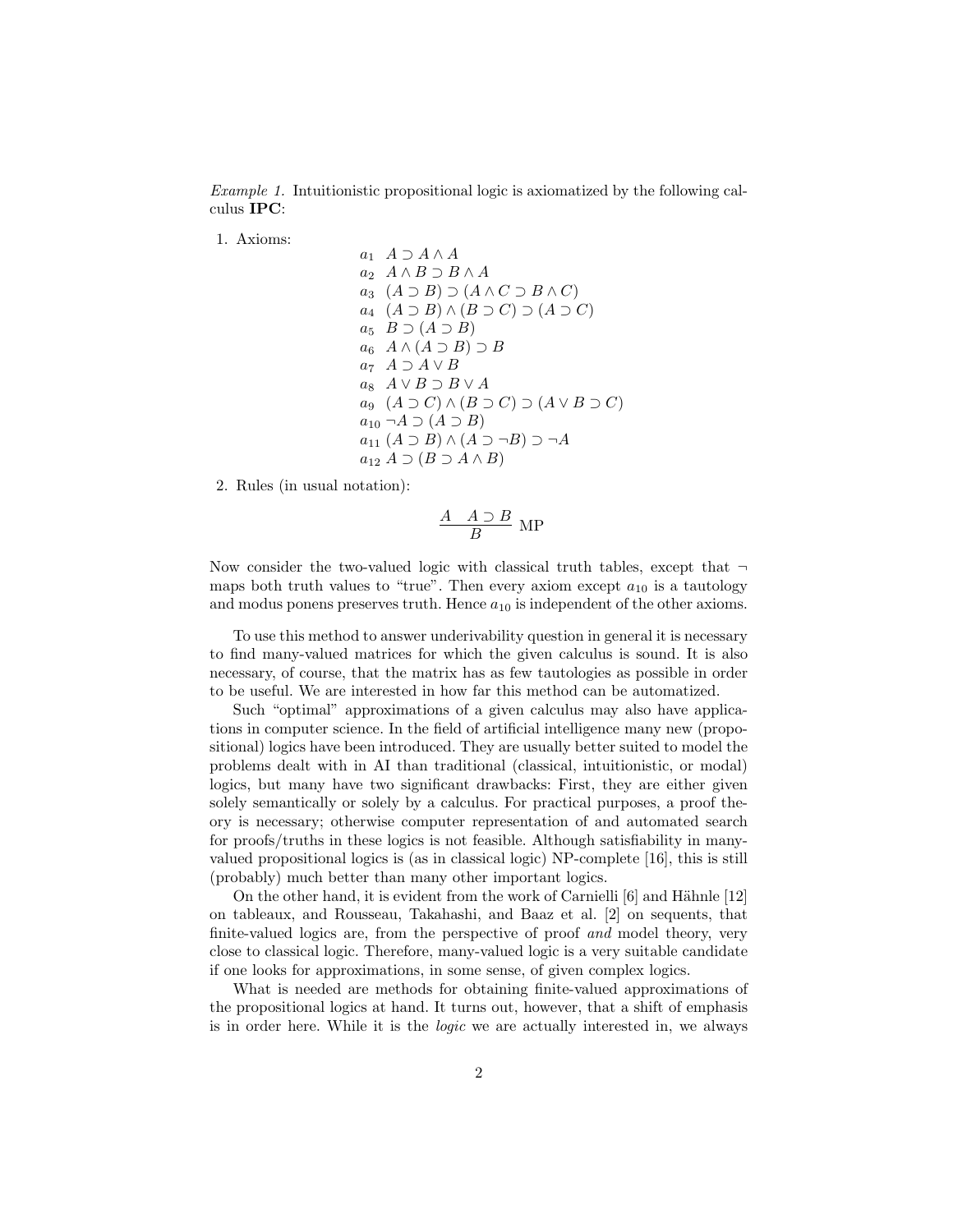are given only a representation of the logic. Hence, we have to concentrate on approximations of the representation, and not of the logic per se.

What is a representation of a logic? The first type of representation that comes to mind is a calculus. Hilbert-type calculi are the simplest conceptually and the oldest historically. We will investigate the relationship between such calculi on the one hand and many-valued logics or effectively enumerated sequences of many-valued logics on the other hand. The latter notion has received considerable attention in the literature in the form of the following two problems: Given a calculus C,

- 1. find a minimal (finite) matrix for which C is sound (relevant for non-derivability and independence proofs), and
- 2. find a sequence of finite-valued logics, preferably effectively enumerable, whose intersection equals the theorems of  $C$ , and its converse, given a sequence of finite-valued logics, find a calculus for its intersection (exemplified by Jaskowski's sequence for intuitionistic propositional calculus, and by Dummett's extension axiomatizing the intersection of the sequence of Gödel logics, respectively).

For  $(1)$ , of course, the best case would be a finite-valued logic  $M$  whose tautologies coincide with the theorems of C. C then provides an axiomatization of M. This of course is not always possible, at least for finite-valued logics. Lindenbaum [15, Satz 3] has shown that any logic (in our sense, a set of formulas closed under substitution) can be characterized by an infinite-valued logic. For a discussion of related questions see also Rescher [17, § 24].

In the following we study these questions in a general setting. Consider a propositional Hilbert-type calculus  $C$ . It is (weakly) sound for a given m-valued logic if all its theorems are tautologies. Unfortunately, it turns out that it is undecidable if a calculus is sound for a given m-valued logic. However, for natural stronger soundness conditions this question is decidable; a finite-valued logic for which  $\bf{C}$  satisfies such soundness conditions is called a *cover* for  $\bf{C}$ . The optimal (i.e., minimal under set inclusion of the tautologies) m-valued cover for  $C$  can be computed. The next question is, can we find an approximating sequence of mvalued logics in the sense of (2)? It is shown that this is impossible for undecidable calculi C, and possible for all decidable logics closed under substitution. This leads us to the investigation of the many-valued closure  $MC(C)$  of C, i.e., the set of formulas which are true in all covers of C. In other words, if some formula can be shown to be underivable in C by a Bernays-style many-valued argument, it is not in the many-valued closure. Using this concept we can classify calculi according to their many-valued behaviour, or according to how good they can be dealt with by many-valued methods. In the best case  $MC(C)$  equals the theorems of  $C$  (This can be the case only if  $C$  is decidable). We give a sufficient condition for this being the case. Otherwise  $MC(C)$  is a proper superset of the theorems of C.

Axiomatizations  $C$  and  $C'$  of the same logic may have different many-valued closures  $MC(C)$  and  $MC(C')$  while being model-theoretically indistinguishable.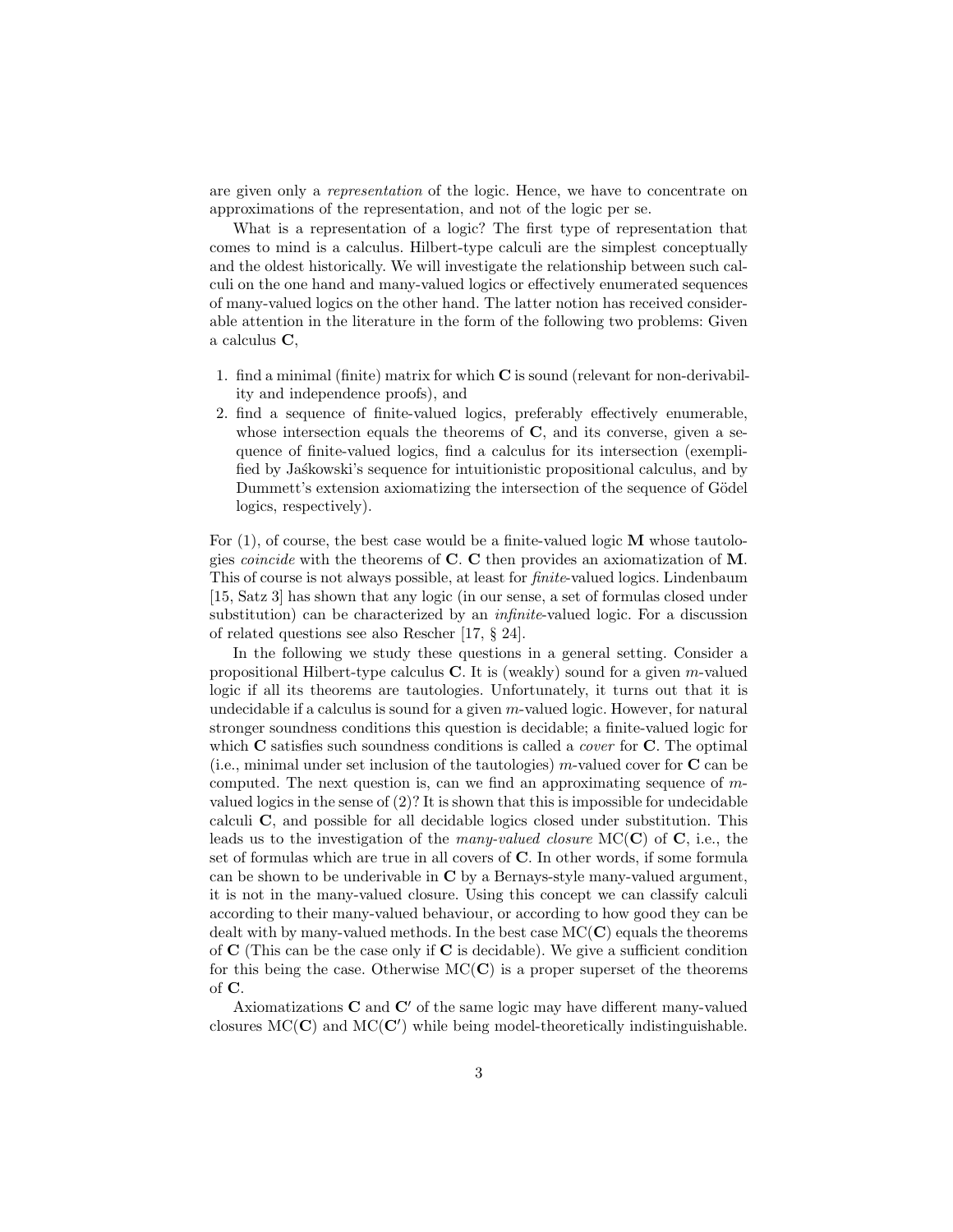Hence, the many-valued closure can be used to distinguish between C and C′ with regard to their proof-theoretic properties.

Finally, we investigate some of these questions for other representations of logics, namely for decision procedures and (effectively enumerated) finite Kripke models. In these cases approximating sequences of many-valued logics whose intersection equals the given logics can always be given.

Some of our results were previously reported in [4], of which this paper is a substantially revised and expanded version.

## 2 Propositional Logics

**Definition 2.** A propositional language  $\mathcal{L}$  consists of the following:

- 1. propositional variables:  $X_1, X_2, X_3, \ldots$
- 2. propositional connectives of arity  $n_j: \Box_1^{n_1}, \Box_2^{n_2}, \ldots, \Box_r^{n_r}$ . If  $n_j = 0$ , then  $\Box_j$ is called a propositional constant.
- 3. Auxiliary symbols: (, ), and , (comma).

Formulas and subformulas are defined as usual. We denote the set of formulas over a language  $\mathcal L$  by Frm( $\mathcal L$ ). By Var(A) we mean the set of propositional variables occurring in A. A *substitution*  $\sigma$  is a mapping of variables to formulas, and if F is a formula,  $F\sigma$  is the result of simultaneously replacing each variable X in F by  $\sigma(X)$ .

**Definition 3.** The *depth* dp(A) of a formula A is defined as follows:  $dp(A) = 0$ if A is a variable or a 0-place connective (constant). If  $A = \Box(A_1, \ldots, A_n)$ , then let  $dp(A) = max{dp(A_1), ..., dp(A_n)} + 1$ .

**Definition 4.** A propositional Hilbert-type calculus **C** in the language  $\mathcal{L}$  is given by

- 1. a finite set  $A(\mathbf{C}) \subseteq \text{Frm}(\mathcal{L})$  of axioms.
- 2. a finite set  $R(C)$  of rules of the form

$$
\frac{A_1 \cdots A_n}{C} r
$$

where  $C, A_1, \ldots, A_n \in \text{Frm}(\mathcal{L})$ 

A formula F is a theorem of **L** if there is a derivation of F in  $\mathbf{C}$ , i.e., a finite sequence

$$
F_1, F_2, \ldots, F_s = F
$$

of formulas s.t. for each  $F_i$  there is a substitution  $\sigma$  so that either

- 1.  $F_i = A\sigma$  where A is an axiom in  $A(\mathbf{C})$ , or
- 2. there are  $F_{k_1}, \ldots, F_{k_n}$  with  $k_j < i$  and a rule  $r \in R(\mathbf{C})$  with premises  $A_1$ ,  $\ldots$ ,  $A_n$  and conclusion C, s.t.  $F_{k_i} = A_j \sigma$  and  $F_i = C \sigma$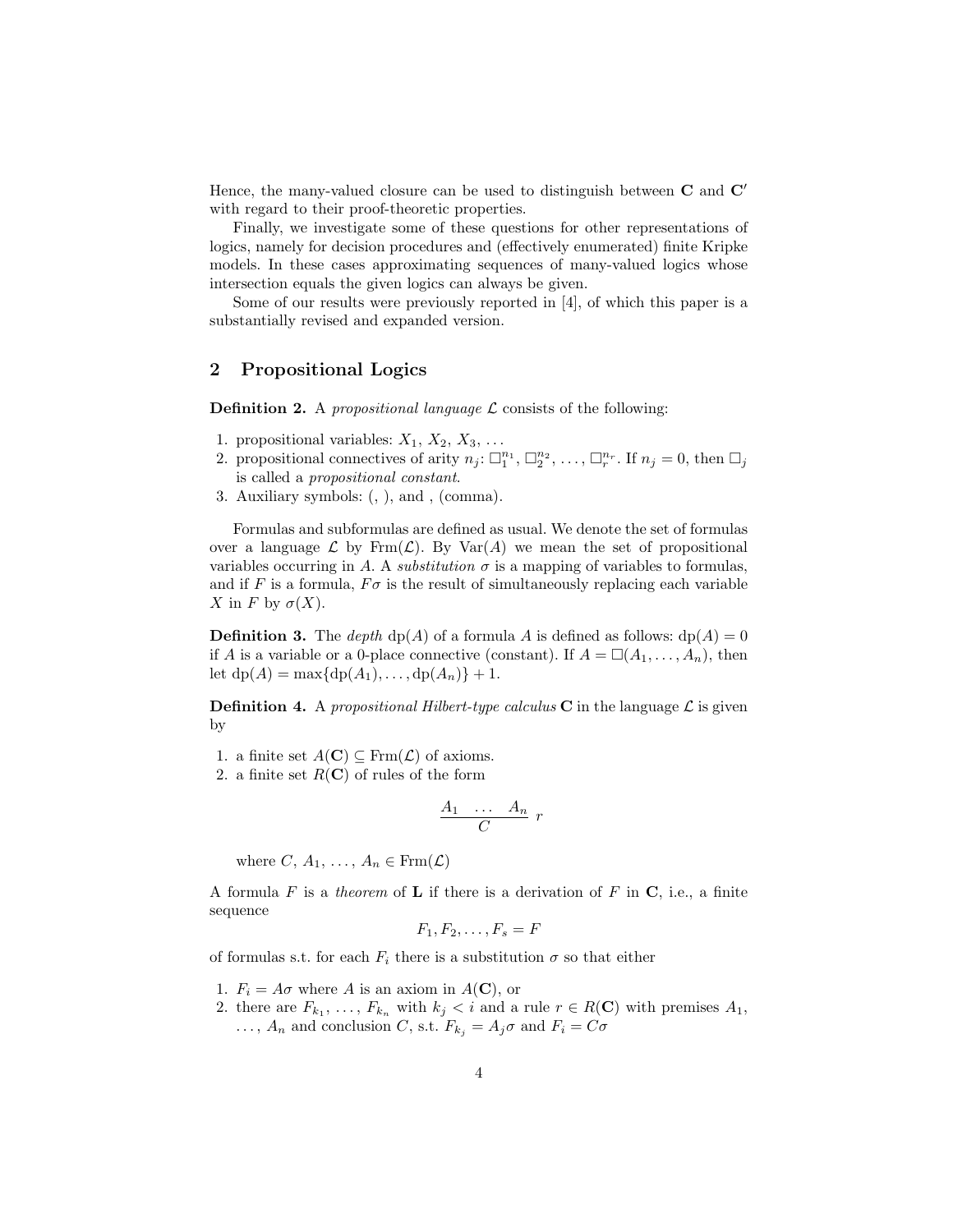If F is a theorem of C we write  $C \vdash F$ . The set of theorems of C is denoted by  $Thm(\mathbf{C})$ .

Remark 5. The above notion of a propositional rule is the one usually used in axiomatizations of propositional logic. It is, however, by no means the only possible notion. For instance, Schütte's rules

$$
\frac{A(\top) \quad A(\bot)}{A(X)} \qquad \frac{C \leftrightarrow D}{A(C) \leftrightarrow A(D)}
$$

where  $X$  is a propositional variable, and  $A, C$ , and  $D$  are formulas, does not fit under the above definition. And not only do they not fit this definition, the proof-theoretic behaviour of such rules is indeed significantly different from other "ordinary" rules. For instance, the rule on the left allows the derivation of all tautologies with  $n$  variables in number of steps linear in  $n$ ; with a Hilbert-type calculus falling under the definition, this is not possible [3].

Remark 6. Many logics are more naturally axiomatized using sequent calculi, in which structure (sequences of formulas, sequent arrows) are used in addition to formulas. Many sequent calculi can easily be encoded in Hilbert-type calculi in an extended language, or even straightforwardly translated into Hilbert calculi in the same language, using constructions sketched below:

1. Sequences of formulas can be coded using a binary operator ·. The sequent arrow can simply be coded as a binary operator  $\rightarrow$ . For empty sequences, a constant  $\Lambda$  is used. We have the following rules, to assure associativity of  $\cdot$ :

$$
\frac{X \cdot \left( \left( U \cdot (V \cdot W) \right) \cdot Y \right) \to Z}{X \cdot \left( \left( \left( U \cdot V \right) \cdot W \right) \cdot Y \right) \to Z} \qquad \frac{\left( X \cdot \left( U \cdot (V \cdot W) \right) \right) \cdot Y \to Z}{\left( X \cdot \left( \left( U \cdot V \right) \cdot W \right) \right) \cdot Y \to Z}
$$

as well as the respective rules without  $X$ , without  $Y$ , without both  $X$  and  $Y$ , with the rules upside-down, and also for the right side of the sequent (20 rules total).

2. The usual sequent rules can be coded using the above constructions, e.g., the ∧-Right rule of LJ would become:

$$
\frac{U \to V \cdot X \quad U \to V \cdot Y}{U \to V \cdot (X \wedge Y)}
$$

3. If the language of the logic in question contains constants and connectives which "behave like" the  $\Lambda$  and  $\cdot$  on the left or right of a sequent, and a conditional which behaves like the sequent arrow, then no additional connectives are necessary. For instance, instead of  $\cdot$ ,  $\Lambda$  on the left, use  $\wedge$ ,  $\top$ ; on the right, use ∨, ⊥, and use ⊃ instead of →. Addition of the rule

$$
\frac{\top \supset X}{X}
$$

would then result in a calculus which proves exactly the formulas  $F$  for which the sequent  $\rightarrow F$  is provable in the original sequent calculus.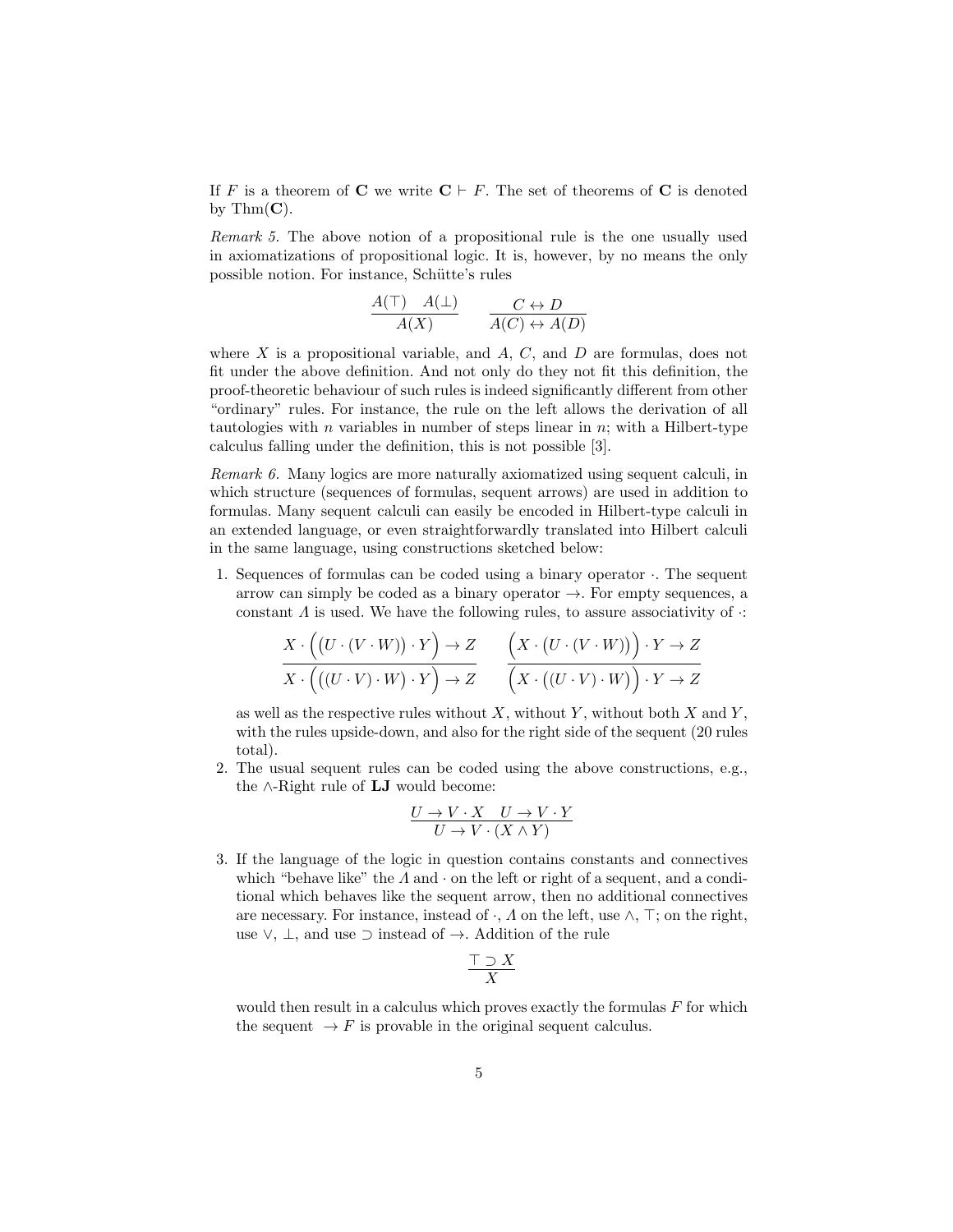4. Some sequent rules require restrictions on the form of the side formulas in a rule, e.g., the  $\square$ -right rule in modal logics:

$$
\frac{\Box \Pi \to A}{\Box \Pi \to \Box A}
$$

It is not immediately possible to accommodate such a rule in the translation. However, in some cases it can be replaced with another rule which can. E.g., in S4, it can be replaced by

$$
\frac{\Pi \to A}{\Box \Pi \to \Box A}
$$

which can in turn be accommodated using rules such as

$$
\frac{X \supset Y}{\Box X \supset \Box Y} \frac{U \land \Box(X \land Y) \supset V}{U \land (\Box X \land \Box Y) \supset V} \frac{U \land \Box \Box Y \supset V}{U \land \Box Y \supset V}
$$

(in the version with standard connectives serving as  $\cdot$  and sequent arrow).

Definition 7. A propositional Hilbert-type calculus is called *strictly analytic* iff for every rule

$$
\frac{A_1 \dots A_n}{C} r
$$

it holds that  $\text{Var}(A_i) \subseteq \text{Var}(C)$  and  $\text{dp}(A_i \sigma) \leq \text{dp}(C \sigma)$  for every substitution  $\sigma$ .

This notion of strict analyticity is orthogonal to the one employed in the context of sequent calculi, where "analytic" is usually taken to mean that the rules have the subformula property (the formulas in the premises are subformulas of those in the conclusion). A strictly analytic calculus in our sense need not satisfy this. On the other hand, Hilbert calculi resulting from sequent calculi using the coding above need not be strictly analytic in our sense, even if the sequent calculus has the subformula property. For instance, the contraction rule does not satisfy the condition on the depth of substitution instances of the premises and conclusion. The standard notion of analyticity does not entail decidability, since for instance cut-free propositional linear logic LL is analytic but LL is undecidable [14]. Our notion of strict analyticity does entail decidability, since the depth of the conclusion of a rule in a proof is always greater or equal to the depth of the premises, and so the number of formulas that can appear in a proof of a given formula is finite.

**Definition 8.** A propositional logic **L** in the language  $\mathcal{L}$  is a subset of Frm $(\mathcal{L})$ closed under substitution.

Every propositional calculus **C** defines a propositional logic, namely  $Thm(\mathbf{C})$ , since  $\text{Thm}(\mathbf{C})$  is closed under substitution. Not every propositional logic, however, is axiomatizable, let alone finitely axiomatizable by a Hilbert calculus. For instance, the logic

> $\{\Box^k(\top) \mid k \text{ is the Gödel number of a}\}$ true sentence of arithmetic}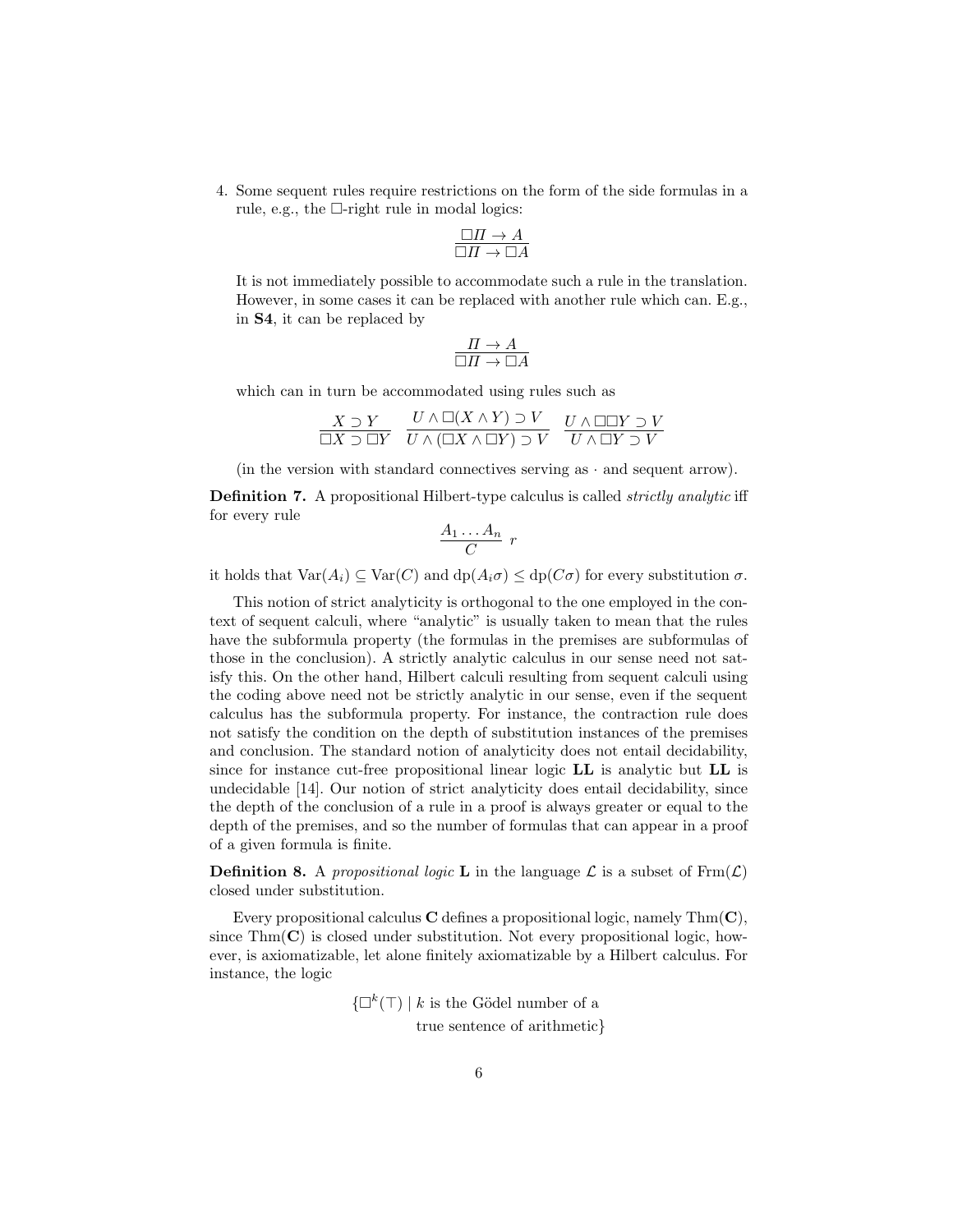is not axiomatizable, whereas the logic

$$
\{\Box^k(\top) \mid k \text{ is prime}\}
$$

is certainly axiomatizable (it is even decidable), but not by a Hilbert calculus using only  $\Box$  and  $\top$ . (It is easily seen that any Hilbert calculus for  $\Box$  and  $\top$  has either only a finite number of theorems or yields arithmetic progressions of  $\square$ 's.)

Definition 9. A propositional finite-valued logic M is given by a finite set of truth values  $V(M)$ , the set of *designated truth values*  $V^+(M) \subseteq V(M)$ , and a set of truth functions  $\widetilde{\Box}_j : V(\mathbf{M})^{n_j} \to V(\mathbf{M})$  for all connectives  $\Box_j \in \mathcal{L}$  with arity  $n_i$ .

**Definition 10.** A *valuation* v is a mapping from the set of propositional variables into  $V(M)$ . A valuation v can be extended in the standard way to a function from formulas to truth values. v satisfies a formula F, in symbols:  $v \models_M F$ , if  $v(F) \in V^+(\mathbf{M})$ . In that case, v is called a model of F, otherwise a countermodel. A formula  $F$  is a *tautology* of **M** iff it is satisfied by every valuation. Then we write  $\mathbf{M} \models F$ . We denote the set of tautologies of M by Taut(M).

Example 11. The sequence of m-valued Gödel logics  $\mathbf{G}_m$  is given by  $V(\mathbf{G}_m)$  =  $\{0, 1, \ldots, m-1\}$ , the designated values  $V^+(\mathbf{G}_m) = \{0\}$ , and the following truth functions:

$$
\widetilde{\neg}_{\mathbf{G}_m}(v) = \begin{cases}\n0 & \text{for } v = m - 1 \\
m - 1 & \text{for } v \neq m - 1\n\end{cases}
$$
\n
$$
\widetilde{\lor}_{\mathbf{G}_m}(v, w) = \min(a, b)
$$
\n
$$
\widetilde{\land}_{\mathbf{G}_m}(v, w) = \max(a, b)
$$
\n
$$
\widetilde{\supset}_{\mathbf{G}_m}(v, w) = \begin{cases}\n0 & \text{for } v \geq w \\
w & \text{for } v < w\n\end{cases}
$$

In the remaining sections, we will concentrate on the relations between propositional logics L represented in some way (e.g., by a calculus), and finite-valued logics M. The objective is to find many-valued logics M, or effectively enumerated sequences thereof, which, in a sense, approximate the the logic L.

The following well-known product construction is useful for characterizing the "intersection" of many-valued logics.

**Definition 12.** Let M and M' be m and  $m'$ -valued logics, respectively. Then  $\mathbf{M} \times \mathbf{M}'$  is the mm'-valued logic where  $V(\mathbf{M} \times \mathbf{M}') = V(\mathbf{M}) \times V(\mathbf{M}'), V^+(\mathbf{M} \times \mathbf{M}')$  $\mathbf{M}' = V^+(\mathbf{M}) \times V^+(\mathbf{M}')$ , and truth functions are defined component-wise. I.e., if  $\square$  is an *n*-ary connective, then

$$
\widetilde{\Box}_{\mathbf{M}\times\mathbf{M}'}(w_1,\ldots,w_n)=\langle \widetilde{\Box}_{\mathbf{M}}(w_1,\ldots,w_n),\widetilde{\Box}_{\mathbf{M}'}(w_1,\ldots,w_n)\rangle.
$$

For convenience, we define the following: Let  $v$  and  $v'$  be valuations of M and M', respectively.  $v \times v'$  is the valuation of  $M \times M'$  defined by:  $(v \times v')(X) =$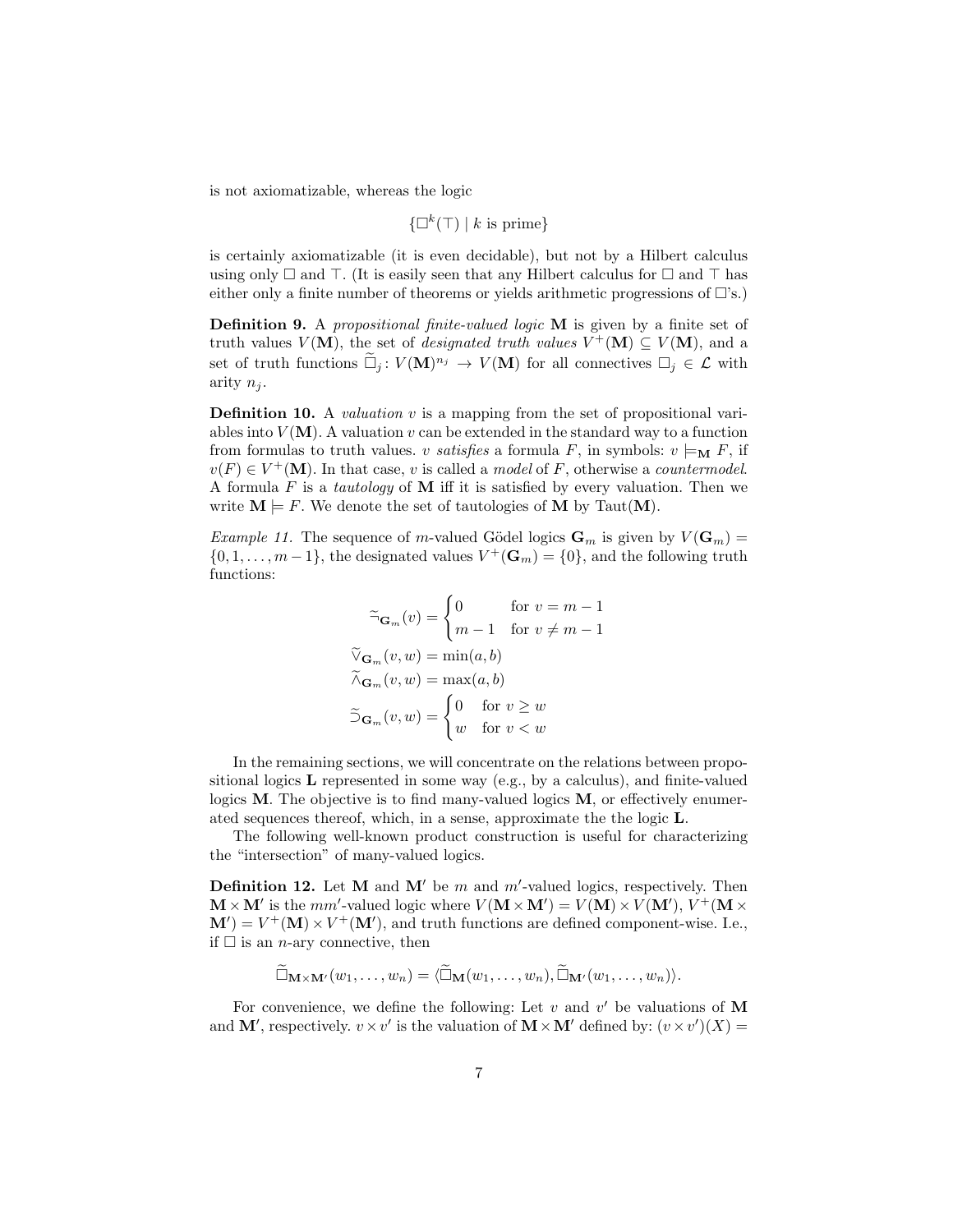$\langle v(X), v'(X) \rangle$ . If  $v^{\times}$  is a valuation of  $\mathbf{M} \times \mathbf{M}'$ , then the valuations  $\pi_1 v^{\times}$  and  $\pi_2 v^{\times}$  of **M** and **M'**, respectively, are defined by  $\pi_1 v^{\times}(X) = v$  and  $\pi_2 v^{\times}(X) = v'$ iff  $v^{\times}(X) = \langle v, v' \rangle$ .

Lemma 13. Taut $(M \times M') = \text{Taut}(M) \cap \text{Taut}(M')$ 

*Proof.* Let A be a tautology of  $M \times M'$  and v and v' be valuations of M and M', respectively. Since  $v \times v' \models_{\mathbf{M} \times \mathbf{M}'} A$ , we have  $v \models_{\mathbf{M}} A$  and  $v' \models_{\mathbf{M}'} A$  by the definition of  $\times$ . Conversely, let A be a tautology of both **M** and **M'**, and let  $v^{\times}$ be a valuation of  $\mathbf{M} \times \mathbf{M}'$ . Since  $\pi_1 v^\times \models_{\mathbf{M}} A$  and  $\pi_2 v^\times \models_{\mathbf{M}'} A$ , it follows that  $v^{\times} \models_{\mathbf{M} \times \mathbf{M}'} A.$ 

 $\prod_i \mathbf{M}_i$  by induction. The definition and lemma are easily generalized to the case of finite products

The construction of Lindenbaum [15, Satz 3] shows that every propositional logic can be characterized as the set of tautologies of an infinite-valued logic.  $M(L)$  is defined as follows: the set of truth values  $V(M(L)) = \text{Frm}(\mathcal{L})$ , and the set of designated values  $V^+ (\mathbf{M}(\mathbf{L})) = \mathbf{L}$ . The truth functions are given by

$$
\widetilde{\Box}(F_1,\ldots,F_n)=\Box(F_1,\ldots,F_n)
$$

Since we are interested in finite-valued logics, the following constructions will be useful.

**Definition 14.** Let  $\text{Frm}_{i,j}(\mathcal{L})$  be the set of formulas of depth  $\leq i$  containing only the variables  $X_1, \ldots, X_j$ . The finite-valued logic  $\mathbf{M}_{i,j}(\mathbf{L})$  is defined as follows: The set of truth values of  $\mathbf{M}_{i,j}(\mathbf{L})$  is  $V = \text{Frm}_{i,j}(\mathcal{L}) \cup \{\top\}$ ; the designated values  $V^+ = (\text{Frm}_{i,j}(\mathcal{L}) \cap L) \cup \{\top\}.$  The truth tables for  $\mathbf{M}_{i,j}(\mathbf{L})$  are given by:

$$
\widetilde{\Box}(v_1, \dots, v_n) = \begin{cases}\n\Box(F_1, \dots, F_n) & \text{if } v_j = F_j \text{ for } 1 \le j \le n \\
\Box(F_1, \dots, F_n) \in \text{Frm}_{i,j}(\mathcal{L}) \\
\top & \text{otherwise}\n\end{cases}
$$

**Proposition 15.** Let v be a valuation in  $\mathbf{M}_{i,j}(\mathbf{L})$ . If  $v(X) \notin \text{Frm}_{i,j}(\mathcal{L})$  for some  $X \in \text{Var}(A)$ , then  $v(A) = \top$ . Otherwise, v can also be seen as a substitution  $\sigma_v$ assigning the formula  $v(X) \in \text{Frm}_{i,j}(\mathcal{L})$  to the variable X. Then  $v(A) = A$  if  $dp(A\sigma_v) \leq i$  and  $=$   $\top$  otherwise.

If  $A \in \text{Frm}_{i,j}(\mathcal{L})$ , then  $A \in \text{Taut}(\mathbf{M}_{i,j}(\mathbf{L}))$  iff  $A \in \mathbf{L}$ ; otherwise  $A \in$ Taut $(\mathbf{M}_{i,j}(\mathbf{L}))$ . In particular,  $\mathbf{L} \subseteq \text{Taut}(\mathbf{M}_{i,j}(\mathbf{L}))$ .

*Proof.* By induction on the depth of A. □

When looking for a logic with as small a number of truth values as possible which falsifies a given formula we can use the following construction.

**Proposition 16.** Let **M** be any many-valued logic, and  $A_1, \ldots, A_n$  be formulas not valid in **M**. Then there is a finite-valued logic  $\mathbf{M}' = \Phi(\mathbf{M}, A_1, \ldots, A_n)$  s.t.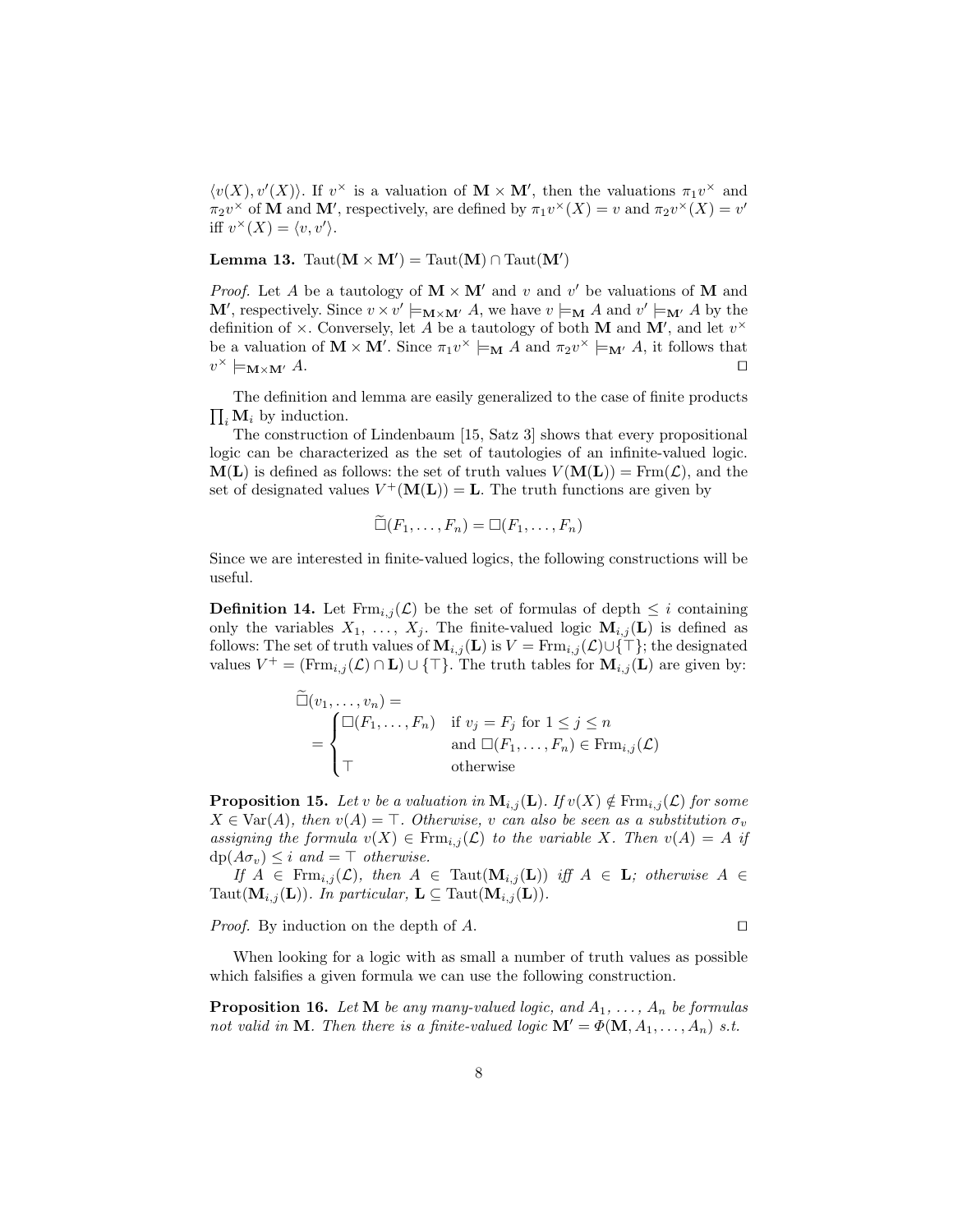- 1.  $A_1, \ldots, A_n$  are not valid in  $\mathbf{M}'$ ,
- 2. Taut $(\mathbf{M}) \subseteq$  Taut $(\mathbf{M}')$ , and
- 3.  $|V(\mathbf{M}')| \leq \xi(A_1,\ldots,A_n)$ , where  $\xi(A_1,\ldots,A_n) = \prod_{i=1}^n \xi(A_i)$  and  $\xi(A_i)$  is the number of subformulas of  $A_i + 1$ .

*Proof.* We first prove the proposition for  $n = 1$ . Let v be the valuation in M making  $A_1$  false, and let  $B_1, \ldots, B_r$   $(\xi(A_1) = r + 1)$  be all subformulas of  $A_1$ . Every  $B_i$  has a truth value  $t_i$  in v. Let  $\mathbf{M}'$  be as follows:  $V(\mathbf{M}') = \{t_1, \ldots, t_r, \top\},\$  $V^+(\mathbf{M}') = V^+(\mathbf{M}) \cap V(\mathbf{M}') \cup \{\top\}.$  If  $\square \in \mathcal{L}$ , define  $\widetilde{\square}$  by

$$
\widetilde{\Box}(v_1,\ldots,v_n) = \begin{cases} t_i & \text{if } B_i \equiv \Box(B_{j_1},\ldots,B_{j_n}) \\ \text{and } v_1 = t_{j_1},\ldots,v_n = t_{j_n} \\ \top & \text{otherwise} \end{cases}
$$

(1) Since  $t_r$  was undesignated in M, it is also undesignated in M'. But v is also a truth value assignment in  $\mathbf{M}'$ , hence  $\mathbf{M}' \not\models A_1$ .

(2) Let C be a tautology of M, and let  $w$  be a valuation in M'. If no subformula of C evaluates to  $\top$  under w, then w is also a valuation in M, and C takes the same truth value in  $M'$  as in  $M$  w.r.t. w, which is designated also in M'. Otherwise, C evaluates to  $\top$ , which is designated in M'. So C is a tautology in M′ .

(3) Obvious.

For  $n > 1$ , the proposition follows by taking  $\Phi(\mathbf{M}, A_1, \dots, A_n) = \prod_{i=1}^n \Phi(\mathbf{M}, A_i)$ ⊓⊔

# 3 Many-Valued Covers for Propositional Calculi

A very natural way of representing logics is via calculi. In the context of our study, one important question is under what conditions it is possible to find, given a calculus  $C$ , a finite-valued logic  $M$  which approximates as well as possible the set of theorems  $Thm(\mathbf{C})$ . In the optimal case, of course, we would like to have Taut( $\mathbf{M}$ ) = Thm( $\mathbf{C}$ ). This is, however, not always possible. In fact, it is in general not even possible to decide, given a calculus C and a finite-valued logic M, if M is sound for C. In some circumstances, however, general results can be obtained. We begin with some definitions.

**Definition 17.** A calculus  $\bf{C}$  is *weakly sound* for an *m*-valued logic  $\bf{M}$  provided  $\text{Thm}(\mathbf{C}) \subseteq \text{Taut}(\mathbf{M}).$ 

**Definition 18.** A calculus  $C$  is *t-sound* for an *m*-valued logic  $M$  if

(\*) All axioms  $A \in A(\mathbf{C})$  are tautologies of M, and for every rule  $r \in R(\mathbf{C})$ and substitution  $\sigma$ : if for every premise A of r,  $A\sigma$  is a tautology, then the corresponding instance  $C\sigma$  of the conclusion of r is a tautology as well.

**Definition 19.** A calculus C is *strongly sound* for an *m*-valued logic M if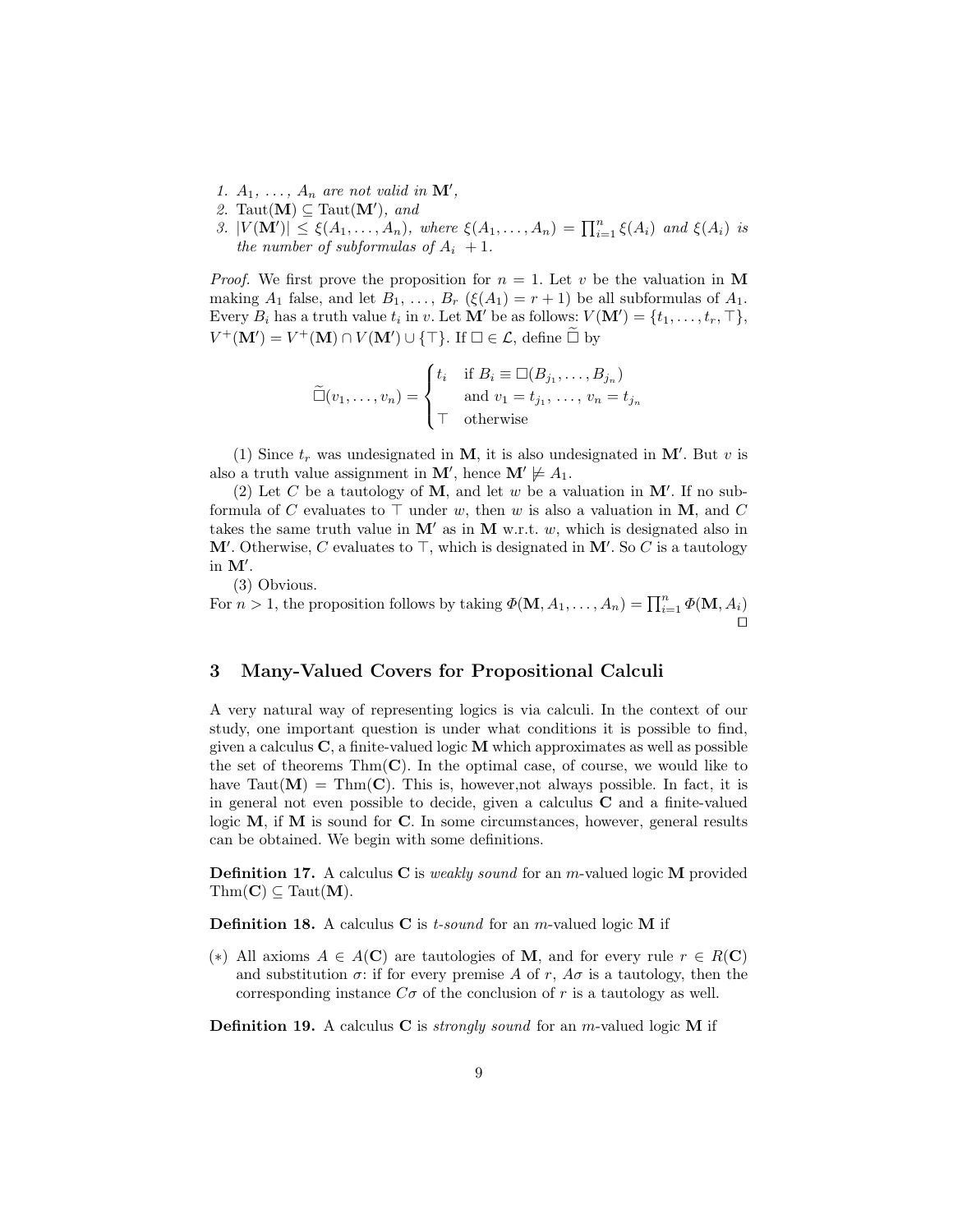(\*\*) All axioms  $A \in A(\mathbf{C})$  are tautologies of **M**, and for every rule  $r \in R(\mathbf{C})$ : if a valuation satisfies the premises of r, it also satisfies the conclusion.

M is then called a *cover* for **C**.

We would like to stress the distinction between these three notions of soundness. soundness. The notion of weak soundness is the familiar property of a calculus to produce only valid formulas (in this case: tautologies of **) as the**orems. This "plain" soundness is what we actually would like to investigate in terms of approximations. More precisely, when looking for a finite-valued logic that approximates a given calculus, we are content if we find a logic for which C is weakly sound. This is unfortunately not possible in general.

**Proposition 20.** It is undecidable if a calculus  $C$  is weakly sound for a given m-valued logic M.

*Proof.* Let  $C$  be an undecidable propositional calculus, let  $F$  be a formula, and let C and, for each  $X_i \in \text{Var}(F)$ ,  $C_i$  be new propositional constants (0-ary connective) not occurring in **C**. Let  $\sigma: X_i \mapsto C_i$  be a substitution. Clearly,  $\mathbf{C} \vdash F$  iff  $\mathbf{C} \vdash F\sigma$ . Now let  $\mathbf{C}'$  be  $\mathbf{C}$  with the additional rule

#### $F\sigma$  $\mathcal{C}_{0}^{(n)}$

and let  $M$  be an m-valued logic which assigns a non-designated value to  $C$  and otherwise interprets every connective as a constant function with a designated value. Then every formula except a variable of the original language is a tautology, and  $C$  is not. M is then weakly sound for  $C$  over the original language, but weakly sound for C' iff C is not derivable. Moreover,  $C' \vdash C$  iff  $C' \vdash F\sigma$ , i.e., iff  $\mathbf{C} \vdash F$ . If it were decidable whether **M** is weakly sound for  $\mathbf{C}'$  it would then also be decidable if  $\mathbf{C} \vdash F$ , contrary to the assumption that  $\mathbf{C}$  is undecidable.  $\Box$ 

On the other hand, it is obviously decidable if  $C$  is strongly sound for a given matrix M.

**Proposition 21.** It is decidable if a given propositional calculus is strongly sound for a given m-valued logic.

Proof. (∗∗) can be tested by the usual truth-table method. □

It is also decidable if  $C$  is t-sound for a matrix  $M$ , although this is less obvious:

**Proposition 22.** It is decidable if a given propositional calculus is t-sound for a given m-valued logic M.

*Proof.* Let r be a rule with premises  $A_1, \ldots, A_n$  and conclusion C containing the variables  $X_1, \ldots, X_k$ , and  $\sigma$  a substitution. If  $A_1\sigma, \ldots, A_n\sigma$  are tautologies, but C is not, then (\*) is violated and r is not weakly sound. Given  $\sigma$ , this is clearly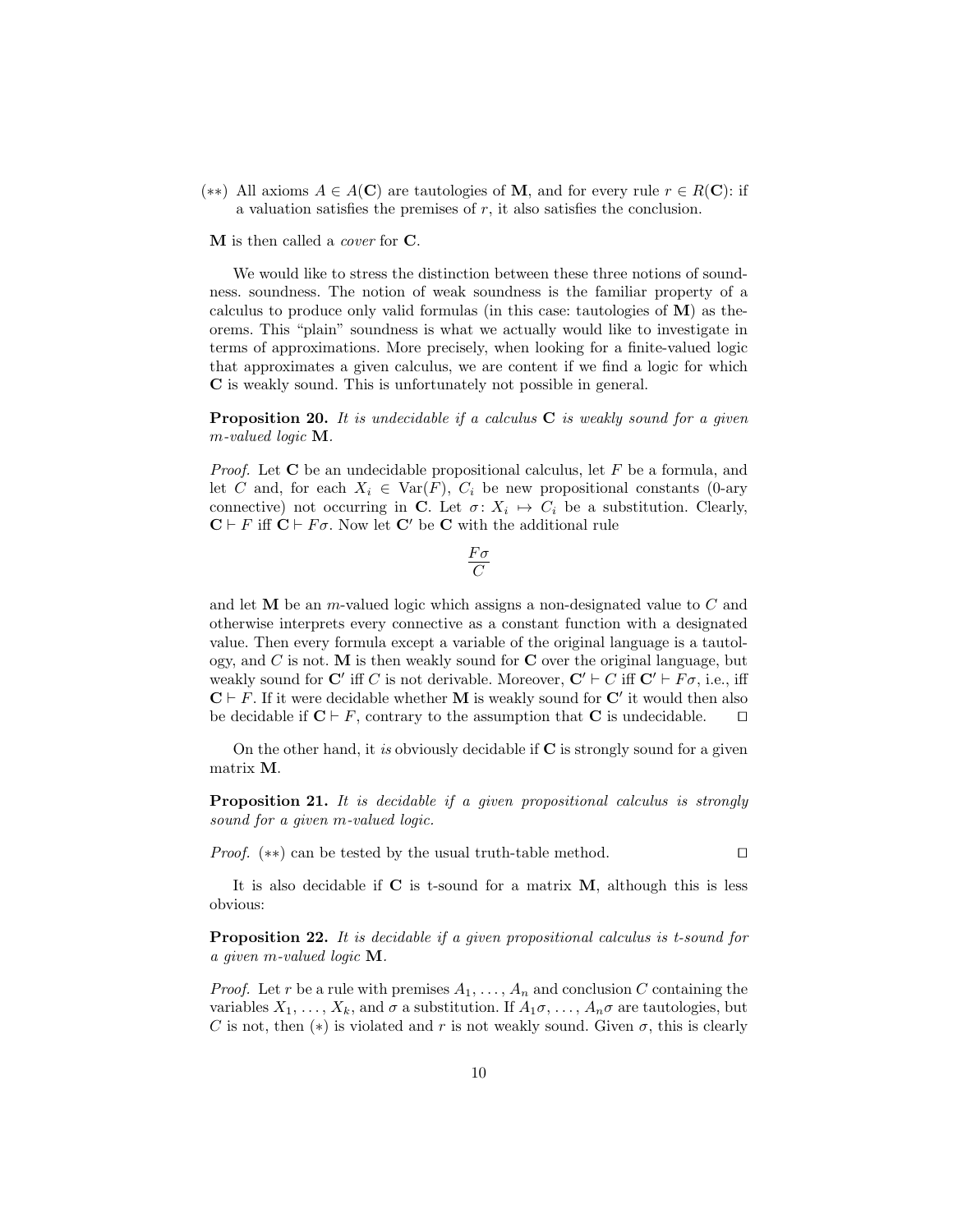decidable. We have to show that there are only a finite number of substitutions  $\sigma$  which we have to test.

Let  $Y_1, \ldots, Y_l$  be the variables occurring in  $X_1\sigma, \ldots, X_k\sigma$ . We show first that it suffices to consider  $\sigma$  with  $l = m$ . For if v is a valuation in which  $C\sigma$  is false, then at most m of  $Y_1, \ldots, Y_l$  have different truth values. Let  $\tau$  be a substitution so that  $\tau(Y_i) = Y_i$  where j is the least index such that  $v(Y_i) = v(Y_i)$ . Then (1)  $v(C\sigma\tau) = v(C\sigma)$  and hence  $C\sigma\tau$  is not a tautology; (2)  $A_i\sigma\tau$  is still a tautology; (3) there are at most m distinct variables occurring in  $A_1\sigma\tau, \ldots, A_n\sigma\tau, C\sigma\tau$ .

Now every  $B_i = X_i \sigma$  defines an m-valued function of m arguments. There are  $m^{m^m}$  such functions. Whether  $A_i \sigma$  is a tautology only depends on the function defined by  $B_i$ , but it is not prima facie clear which functions can be expressed in M. Nevertheless, we can give a bound on the depth of formulas  $B_i$  that have to be considered. Suppose  $\sigma$  is a substitution of the required form with  $B_i = X_i \sigma$ of minimal depth and suppose that the depth of  $B_i$  is greater than  $m' = m^{m^m}$ . Now consider a sequence of formulas  $C_1, \ldots, C_{m'+1}$  with  $C_1 = B_i$  and each  $C_j$  a subformula of  $C_{j-1}$ . Each  $C_j$  also expresses an m-valued function of m arguments. Since there are only  $m'$  different such functions, there are  $j < j'$ so that  $C_j$  and  $C_{j'}$  define the same function. The formula obtained from  $B_i$  by replacing  $C_j$  by  $C_{j'}$  expresses the same function. Since this can be done for every sequence of  $C_i$ 's of length  $> m'$  we eventually obtain a formula which expresses the same function as  $B_i$  but of depth  $\leq m'$ , contrary to the assumption that it was of minimal depth. □

Now, if  $C$  is strongly sound for  $M$ , it is also t-sound; and if it is t-sound, it is also weakly sound. The converses, however, are false:

Example 23. Let  $\mathcal L$  be the language consisting of a unary connective  $\Box$  and a binary connective  $\triangleleft$ , and let C be the calculus consisting of the sole axiom  $X \triangleleft \square X$  and the rules

$$
\frac{X \lhd Y \quad Y \lhd Z}{X \lhd Z} \; r_1 \qquad \frac{X \lhd X}{Y} \; r_2
$$

It is easy to see that the only derivable formulas in  $C$  using only rule  $r_1$  are substitution instances of  $\Box^{\ell} X \triangleleft \Box^{k} X$  with  $\ell \lt k$ . In particular, no substitution instance of the premise of  $r_2$ ,  $X \triangleleft X$ , is derivable. It follows that rule  $r_2$  can never be applied. We now show that if  $C$  is strongly sound for an *m*-valued matrix  $M$ , Taut(M) = Frm( $\mathcal{L}$ ), i.e., M is trivial. Suppose M is given by the set of truth values  $V = \{1, \ldots, m\}$ . Since  $X \triangleleft \Box X$  must be a tautology,  $\widetilde{\varphi}(i, \widetilde{\Box}(i)) \in V^+$ for  $i = 1, \ldots, m$ . Since C is strongly sound for rule  $r_1$ , and by induction,  $\widetilde{\mathcal{A}}(i,\widetilde{\Box}^k(i)) \in V^+$  for all k. Since V is finite, there are i and k such that  $i = \widetilde{\Box}^k(i)$ .<br>Then  $\widetilde{\mathcal{A}}(i,i) \in V^+$ . Since  $\mathbf{G}$  is strengthenous for general form  $V$ .  $V^+$ . However, Then  $\widetilde{\triangleleft}(i, i) \in V^+$ . Since **C** is strongly sound for  $r_2$ , we have  $V = V^+$ . However, **C** is weakly sound for non-trivial matrices, e.g., **M'** with  $V' = \{1, ..., k\}$ ,  $V^+ =$  $\{k\}, \Box(i) = i + 1$  for  $i < k$  and  $k = k$  otherwise, and  $\widetilde{\lhd}(i, j) = k$  if  $i < j$  or  $j = k$ and  $= 1$  otherwise.  $C$  is, however, also not t-sound for this matrix.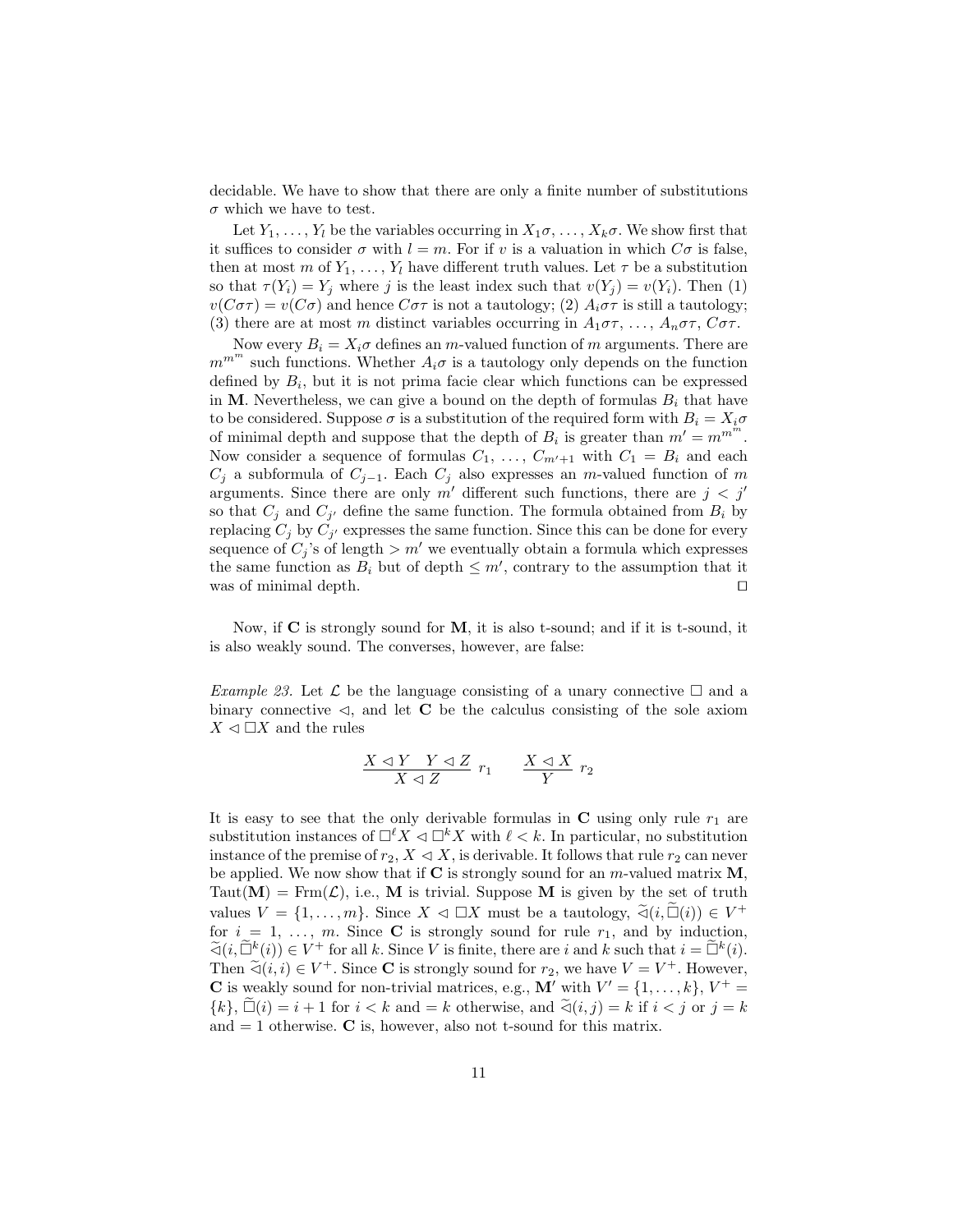*Example 24.* Consider the calculus with propositional constants  $T$ ,  $F$ , and binary connective  $\neq$ , the axiom  $T \neq F$  and the rules

$$
\frac{Y \neq X}{X \neq Y} r_1 \qquad \frac{X \neq T \quad X \neq F}{Y} r_2
$$

and the matrix with  $V = \{0, 1, 2\}, V^+ = \{2\}, \tilde{T} = 2, \tilde{F} = 0, \text{ and } \neq (i, j) = 2$ if  $i \neq j$  and = 0 otherwise. Clearly, the only derivable formulas are  $T \neq F$  and  $F \neq T$ , which are also tautologies. The calculus is not strongly sound, since for  $v(X) = 1$ ,  $v(Y) = 0$  the premises of  $r_2$  are designated, but the conclusion is not. It is, however, t-sound: only a substitution  $\sigma$  with  $v(X\sigma) = 1$  for all valuations  $v$  would turn both premises of  $r_2$  into tautologies, and there can be no such formulas. Hence, we have an example of a calculus t-sound but not strongly sound for a matrix.

Example 25. The **IPC** is strongly sound for the m-valued Gödel logics  $\mathbf{G}_m$ . For instance, take axiom  $a_5: B \supset (A \supset B)$ . This is a tautology in  $\mathbf{G}_m$ , for assume we assign some truth values a and b to  $A$  and  $B$ , respectively. We have two cases: If  $a \leq b$ , then  $(A \supset B)$  takes the value  $m-1$ . Whatever b is, it certainly is  $\leq m-1$ , hence  $B \supseteq A \supseteq B$  takes the designated value  $m-1$ . Otherwise,  $A \supseteq B$  takes the value b, and again (since  $b \leq b$ ),  $B \supset A \supset B$  takes the value  $m - 1$ .

Modus ponens passes the test: Assume A and  $A \supset B$  both take the value  $m-1$ . This means that  $a \leq b$ . But  $a = m-1$ , hence  $b = m-1$ .

Now consider the following extension  $\mathbf{G}_m^{\top}$  of  $\mathbf{G}_m: V(\mathbf{G}_m^{\top}) = V(\mathbf{G}_m) \cup \{\top\},\$  $V^+(\mathbf{G}_m^{\top}) = \{m-1, \top\}$ , and the truth functions are given by:

$$
\widetilde{\Box}_{\mathbf{G}_m^{\top}}(\bar{v}) = \begin{cases} \top & \text{if } \top \in \bar{v} \\ \widetilde{\Box}_{\mathbf{G}_m}(\bar{v}) & \text{otherwise} \end{cases}
$$

for  $\Box \in \{\neg, \Box, \land, \lor\}$ . **IPC** is not strongly sound for  $\mathbf{G}_m^{\top}$ , since a valuation with  $v(X) = \top$ ,  $v(Y) = 0$  would satisfy the premises of rule MP, X and  $X \supset Y$ , but not the conclusion  $Y$ . However, a calculus in which the conclusion of each rule contains all variables occurring in the premises, is strongly sound (such as a calculus obtained from LJ using the construction outlined in Remark 6).

*Example 26.* Consider the following calculus  $\mathbf{K}$ :

$$
X \stackrel{\sim}{\leftrightarrow} \bigcirc X \qquad \frac{X \stackrel{\sim}{\leftrightarrow} Y}{X \stackrel{\sim}{\leftrightarrow} \bigcirc Y} \; r_1 \qquad \frac{X \stackrel{\sim}{\leftrightarrow} X}{Y} \; r_2
$$

It is easy to see that the corresponding logic consists of all instances of  $X \oplus \bigcirc^k X$ where  $k \geq 1$ . This calculus is only strongly sound for the *m*-valued logic having all formulas as its tautologies. But if we leave out  $r_2$ , we can give a sequence of many-valued logics  $\mathbf{M}_i$ , for each of which **K** is strongly sound: Take for  $V(\mathbf{M}_n)$  =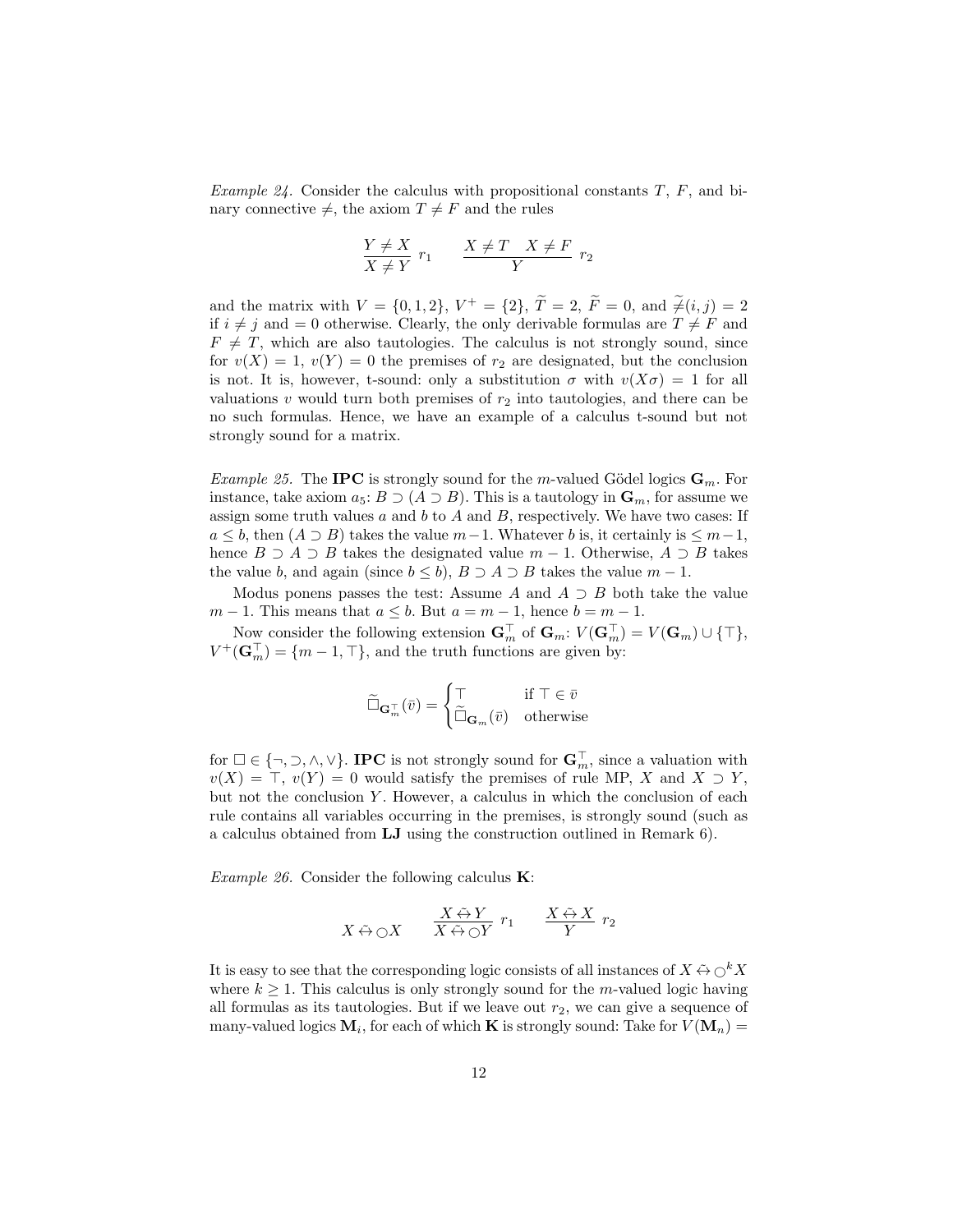$\{0, \ldots, n-1\}, V^+(\mathbf{M}_n) = \{0\},\$  with the following truth functions:

$$
\widetilde{\bigcirc}v = \begin{cases} v+1 & \text{if } v < n-1 \\ n-1 & \text{otherwise} \end{cases}
$$
\n
$$
v \widetilde{\bigcirc} w = \begin{cases} 0 & \text{if } v < w \text{ or } v = n-1 \\ 1 & \text{otherwise} \end{cases}
$$

Obviously,  $M_n$  is a cover for K. On the other hand, Taut $(M_n) \neq \text{Frm}(\mathcal{L})$ , e.g., any formula of the form  $\bigcirc(A)$  takes a (non-designated) value  $> 0$  (for  $n > 1$ ). In fact, every formula of the form  $\bigcirc^k X \stackrel{\sim}{\leftrightarrow} X$  is falsified in some  $\mathbf{M}_n$ .

## 4 Optimal Covers

By Proposition 21 it is decidable if a given m-valued logic  $M$  is a cover of  $C$ . Since we can enumerate all m-valued logics, we can also find all covers of  $\mathbb{C}$ . Moreover, comparing two many-valued logics as to their sets of tautologies is decidable, as the next theorem will show. Using this result, we see that we can always generate optimal covers for C.

**Definition 27.** For two many-valued logics  $M_1$  and  $M_2$ , we write  $M_1 \nleq M_2$ iff Taut $(\mathbf{M}_1) \subseteq$  Taut $(\mathbf{M}_2)$ .

 $M_1$  is better than  $M_2$ ,  $M_1 \triangleleft M_2$ , iff  $M_1 \trianglelefteq M_2$  and  $Taut(M_1) \neq Taut(M_2)$ .

**Theorem 28.** Let two logics  $M_1$  and  $M_2$ ,  $m_1$ -valued and  $m_2$ -valued respectively, be given. It is decidable whether  $M_1 \triangleleft M_2$ .

Proof. It suffices to show the decidability of the following property: There is a formula A, s.t. (\*)  $M_2 \models A$  but  $M_1 \not\models A$ . If this is the case, write  $M_1 \triangleleft^* M_2$ .  $M_1 \triangleleft M_2$  iff  $M_1 \triangleleft^* M_2$  and not  $M_2 \triangleleft^* M_1$ .

We show this by giving an upper bound on the depth of a minimal formula A satisfying the above property. Since the set of formulas of  $\mathcal L$  is enumerable, bounded search will produce such a formula iff it exists. Note that the property (\*) is decidable by enumerating all assignments. In the following, let  $m = \max(m_1, m_2).$ 

Let A be a formula that satisfies  $(*)$ , i.e., there is a valuation v s.t.  $v \not\models_M$ A. W.l.o.g. we can assume that A contains at most m different variables: if it contained more, some of them must be evaluated to the same truth value in the counterexample v for  $M_1 \not\models A$ . Unifying these variables leaves (\*) intact.

Let  $B = \{B_1, B_2, \ldots\}$  be the set of all subformulas of A. Every formula  $B_j$ defines an m-valued truth function  $f(B_i)$  of m variables where the values of the variables which actually occur in  $B_i$  determine the value of  $f(B_i)$  via the matrix of  $M_2$ . On the other hand, every  $B_j$  evaluates to a single truth value  $t(B_j)$  in the countermodel v.

Consider the formula  $A'$  constructed from  $A$  as follows: Let  $B_i$  be a subformula of A and  $B_i$  be a proper subformula of  $B_i$  (and hence, a proper subformula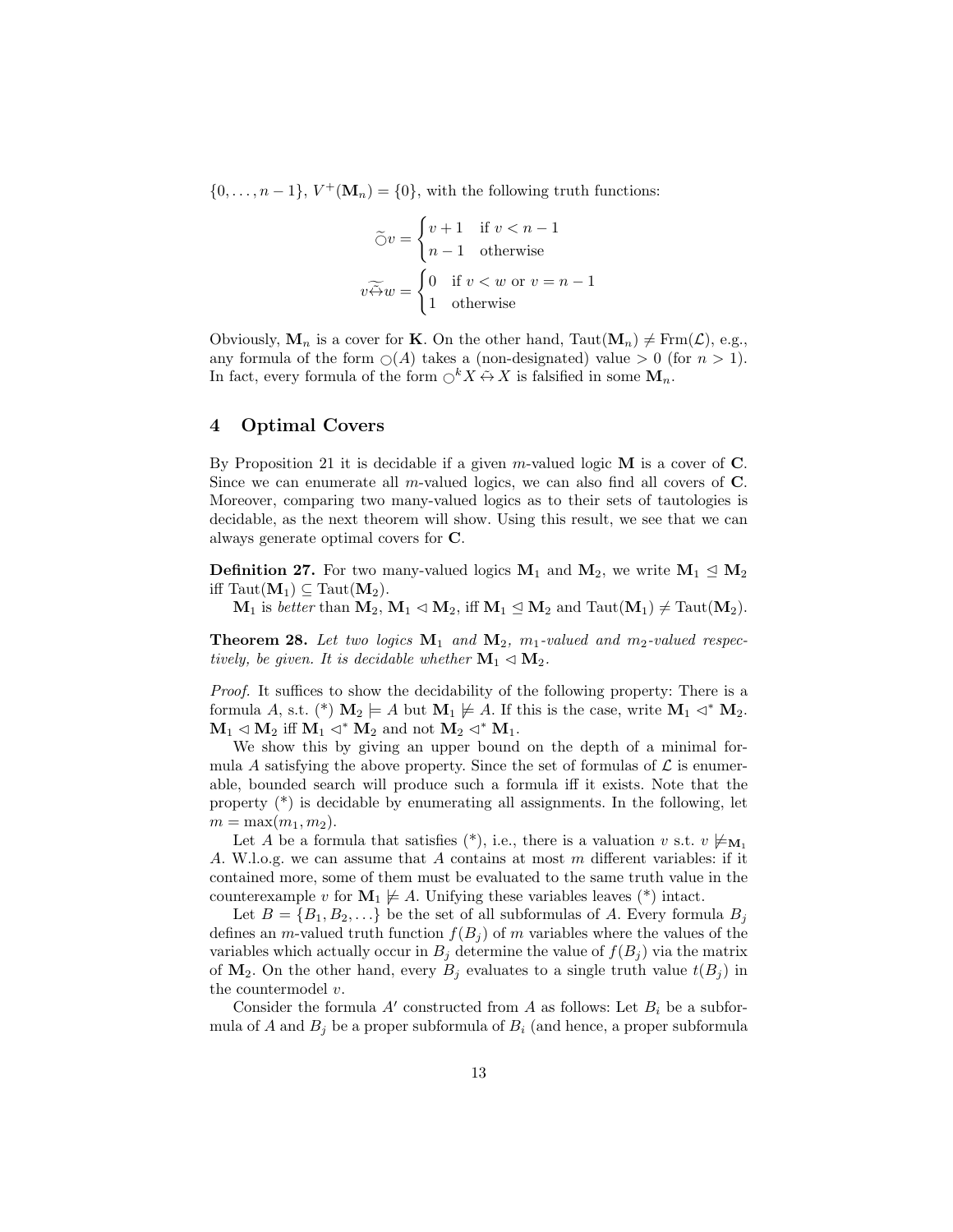of A). If  $f(B_i) = f(B_j)$  and  $t(B_i) = t(B_j)$ , replace  $B_i$  in A with  $B_j$ . A' is shorter than A, and it still satisfies (\*). By iterating this construction until no two subformulas have the desired property we obtain a formula A<sup>∗</sup> . This procedure terminates, since  $A'$  is shorter than  $A$ ; it preserves  $(*)$ , since  $A'$  remains a tautology under  $M_2$  (we replace subformulas behaving in exactly the same way under all valuations) and the countermodel  $v$  is also a countermodel for  $A'$ .

The depth of  $A^*$  is bounded above by  $m^{m^m+1} - 1$ . This is seen as follows: If the depth of  $A^*$  is d, then there is a sequence  $A^* = B'_0, B'_1, \ldots, B'_d$  of subformulas of  $A^*$  where  $B'_k$  is an immediate subformula of  $B'_{k-1}$ . Every such  $B'_k$  defines a truth function  $f(B'_k)$  of m variables in  $M_2$  and a truth valued  $t(B'_k)$  in  $M_1$  via v. There are  $m^{m^m}$  m-ary truth functions of m truth values. The number of distinct truth function-truth value pairs then is  $m^{m^m+1}$ . If  $d \geq m^{m^m+1}$ , then two of the  $B'_{k}$ , say  $B'_{i}$  and  $B'_{j}$  where  $B'_{j}$  is a subformula of  $B'_{i}$  define the same truth function and the same truth value. But then  $B_i'$  could be replaced by  $B_j'$ , contradicting the way  $A^*$  is defined.  $□$ 

Corollary 29. It is decidable if two many-valued logics define the same set of tautologies. The relation  $\leq$  is decidable.

*Proof.* Taut( $M_1$ ) = Taut( $M_2$ ) iff neither  $M_1 \triangleleft^* M_2$  nor  $M_2 \triangleleft^* M_1$ . □

Let  $\simeq$  be the equivalence relation on m-valued logics defined by:  $\mathbf{M}_1 \simeq$  $\mathbf{M}_2$  iff Taut $(M_1)$  = Taut $(M_2)$ , and let  $\text{MVL}_m$  be the set of all m-valued logics over Lwith truth value set  $\{1,\ldots,m\}$ . By  $\mathcal{M}_m$  we denote the set of all sets Taut(M) of tautologies of m-valued logics M. The partial order  $\langle \mathcal{M}_m, \subseteq \rangle$ is isomorphic to  $\langle \text{MVL}_m/\simeq, \leq \rangle$ .

**Proposition 30.** The optimal (i.e., minimal under  $\triangleleft$ ) m-valued covers of C are computable.

*Proof.* Consider the set  $C_m(\mathbf{C})$  of m-valued covers of **C**. Since  $C_m(\mathbf{C})$  is finite and partially ordered by  $\leq$ ,  $C_m(\mathbb{C})$  contains minimal elements. The relation  $\leq$ is decidable, hence the minimal covers can be computed. ⊓⊔

*Example 31.* By Example 25, **IPC** is strongly sound for  $\mathbf{G}_3$ . The best 3-valued approximation of  $IPC$  is the 3-valued Gödel logic. In fact, it is the only 3-valued approximation of *any* sound calculus  $C$  (containing modus ponens) for **IPL** which has less tautologies than classical logic CL. This can be seen as follows: Consider the fragment containing  $\perp$  and  $\supset (\neg B$  is usually defined as  $B \supset \perp$ ). Let  $M$  be some 3-valued strongly sound approximation of  $C$ . By Gödel's doublenegation translation, B is a classical tautology iff  $\neg B$  is true intuitionistically. Hence, whenever  $\mathbf{M} \models \neg\neg X \supset X$ , then Taut $(\mathbf{M}) \supseteq \mathbf{CL}$ . Let 0 denote the value of  $\perp$  in **M**, and let  $1 \in V^+(M)$ . We distinguish cases:

- 1.  $0 \in V^+(\mathbf{M})$ : Then Taut $(\mathbf{M}) = \text{Frm}(\mathcal{L})$ , since  $\perp \supset X$  is true intuitionistically, and by modus ponens:  $\bot, \bot \supset X/X$ .
- 2.  $0 \notin V^+(\mathbf{M})$ : Let u be the third truth value.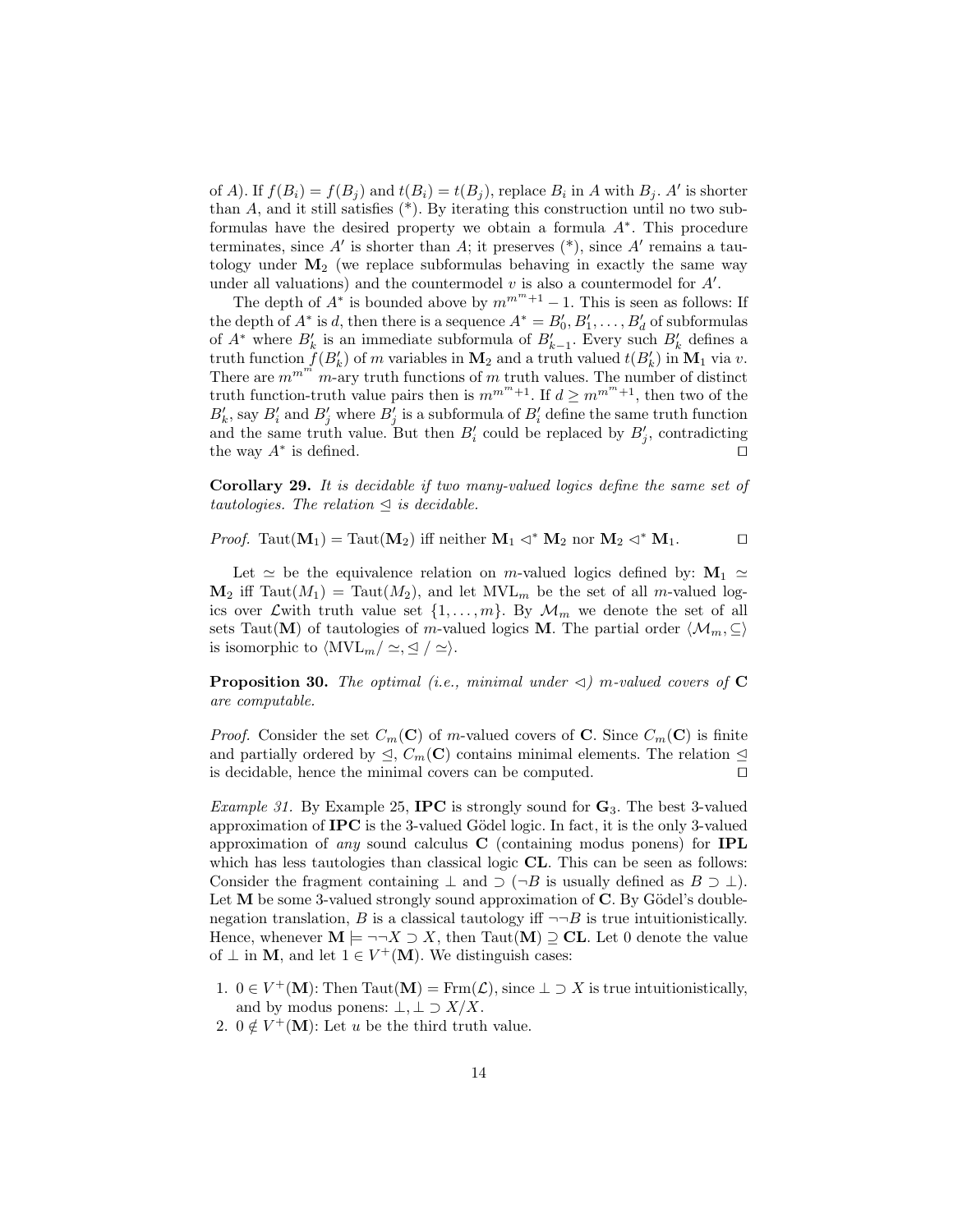- (a)  $u \in V^+(\mathbf{M})$ : Consider  $A \equiv ((X \supset \perp) \supset \perp) \supset X$ . If  $v(X)$  is u or 1, then, since everything implies something true, A is true (Note that we have  $Y, Y \supset (X \supset Y) \vdash X \supset Y$ ). If  $v(X) = 0$ , then (since  $0 \supset 0$  is true, but  $u \supset 0$  and  $1 \supset 0$  are both false), A is true as well. So Taut(M)  $\supseteq$  CL.
- (b)  $u \notin V^+(\mathbf{M})$ , i.e.,  $V^+(\mathbf{M}) = \{1\}$ : Consider the truth table for implication. Since  $B \supset B$ ,  $\perp \supset B$ , and something true is implied by everything, the upper right triangle is 1. We have the following table:

|                |       | $\boldsymbol{u}$ |  |
|----------------|-------|------------------|--|
|                |       |                  |  |
| $\overline{u}$ | $v_1$ |                  |  |
|                | $v_0$ | $v_2$            |  |

Clearly,  $v_0$  cannot be 1. If  $v_0 = u$ , we have, by  $((X \supset X) \supset \bot) \supset Y$ , that  $v_1 = 1$ . In this case,  $\mathbf{M} \models A$  and hence Taut $(\mathbf{M}) \supseteq \mathbf{CL}$ . So assume  $v_0 = 0.$ 

- i.  $v_1 = 1$ :  $\mathbf{M} \models A$  (Note that only the case of  $((u \supset 0) \supset 0) \supset u$  has to be checked).
- ii.  $v_1 = u: \mathbf{M} \models A$ .
- iii.  $v_1 = 0$ : With  $v_2 = 0$ , M would be incorrect  $(u \supset (1 \supset u))$  is false). If  $v_2 = 1$ , again  $M \models A$ . The case of  $v_2 = u$  is the Gödel logic, where A is not a tautology.

Note that it is in general impossible to effectively construct a  $\leq$ -minimal m-valued logic **M** with  $L \subseteq \text{Taut}(M)$  if  $L$  is given independently of a calculus, because, e.g., it is undecidable whether L is empty or not: e.g., take

$$
\mathbf{L} = \begin{cases} {\{\Box^k(\top)\}} & \text{if } k \text{ is the least solution of } D(x) = 0 \\ \emptyset & \text{otherwise} \end{cases}
$$

where  $D(x) = 0$  is the Diophantine representation of some undecidable set.

## 5 Effective Sequential Approximations

In the previous section we have shown that it is always possible to obtain the best m-valued covers of a given calculus, but there is no way to tell how good these covers are. In this section, we investigate the relation between sequences of many-valued logics and the set of theorems of a calculus C. Such sequences are called *sequential approximations* of  $C$  if they verify all theorems and refute all non-theorems of C, and effective sequential approximations if they are effectively enumerable. This is also a question about the limitations of Bernays's method. On the negative side, an immediate result says that calculi for undecidable logics do not have effective sequential approximations. If, however, a propositional logic is decidable, it also has an effective sequential approximation (independent of a calculus). Moreover, any calculus has a uniquely defined many-valued closure, whether it is decidable or not. This is the set of all sentences which cannot be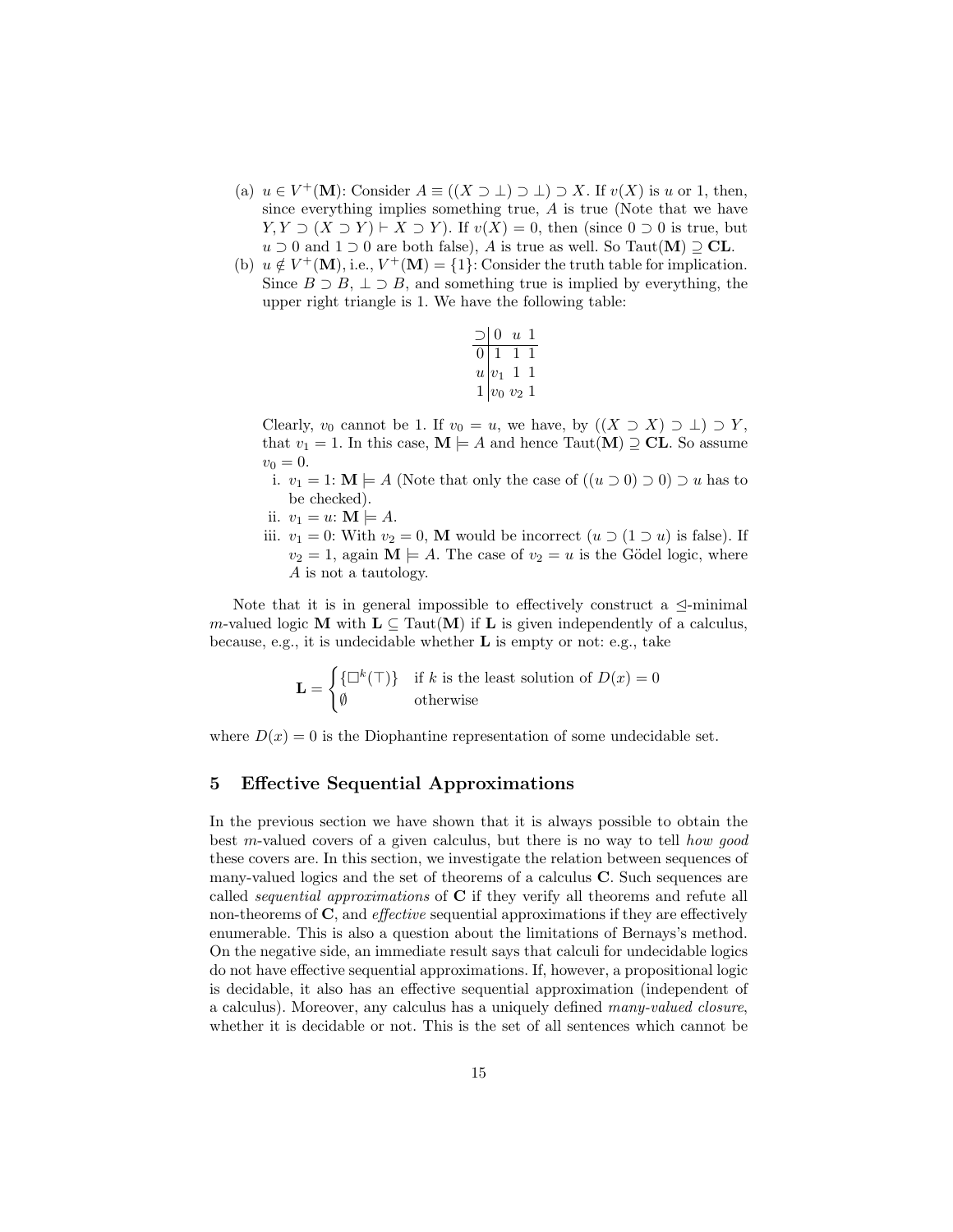proved underivable using a Bernays-style many-valued argument. If a calculus has an effective sequential approximation, then the set of its theorems equals its many-valued closure. If it does not, then its closure is a proper superset. Different calculi for one and the same logic may have different many-valued closures according to their degree of analyticity.

**Definition 32.** Let **L** be a propositional logic and let  $\mathbf{A} = \langle \mathbf{M}_1, \mathbf{M}_2, \mathbf{M}_3, \dots, \rangle$ be a sequence of many-valued logics s.t. (1)  $\mathbf{M}_i \leq \mathbf{M}_j$  iff  $i \geq j$ .

**A** is called a *sequential approximation* of **L** iff  $\mathbf{L} = \bigcap_{j \in \omega} \text{Taut}(\mathbf{M}_j)$ . If in addition  $A$  is effectively enumerated, then  $A$  is an effective sequential approximation.

If **L** is given by the calculus **C**, and each  $M_i$  is a cover of **C**, then **A** is a strong (effective) sequential approximation of  $C$  (if  $A$  is effectively enumerated).

We say  $C$  is *effectively approximable*, if there is such a strong effective sequential approximation of C.

Condition (1) above is technically not necessary. Approximating sequences of logics in the literature (see next example), however, satisfy this condition. Furthermore, with the emphasis on "approximation," it seems more natural that the sequence gets successively "better."

*Example 33.* Consider the sequence  $\mathbf{G} = \langle \mathbf{G}_i \rangle_{i>2}$  of Gödel logics and intuitionistic propositional logic IPC. Taut $(G_i) \supset \text{Thm(IPC)}$ , since  $G_i$  is a cover for IPC. Furthermore,  $\mathbf{G}_{i+1} \triangleleft \mathbf{G}_i$ . This has been pointed out by [10], for a detailed proof see [11, Theorem 10.1.2]. It is, however, not a sequential approximation of IPC: The formula  $(A \supset B) \vee (B \supset A)$ , while not a theorem of **IPL**, is a tautology of all  $\mathbf{G}_i$ . In fact,  $\bigcap_{j\geq 2} \text{Taut}(\mathbf{G}_i)$  is the set of tautologies of the infinite-valued Gödel logic  $\mathbf{G}_{\aleph}$ , which is axiomatized by the rules of **IPC** plus the above formula. This has been shown in [8] (see also [11, Section 10.1]). Hence, **G** is a strong effective sequential approximation of  $\mathbf{G}_{\aleph} = \mathbf{IPC} + (A \supset B) \vee (B \supset A)$ .

Jaskowski  $\left[13\right]$  gave an effective strong sequential approximation of **IPC**. That IPC is approximable is also a consequence of Theorem 48, with the proof adapted to Kripke semantics for intuitionistic propositional logic, since IPL has the finite model property  $[9, Ch. 4, Theorem 4(a)].$ 

The natural question to ask is: Which logics have (effective) sequential approximations; which calculi are approximable?

First of all, any propositional logic has a sequential approximation, although it need not have an effective approximation.

Proposition 34. Every propositional logic L has a sequential approximation.

*Proof.* A sequential approximation of **L** a is given by  $M_i = M_{i,i}(\mathbf{L})$  (see Definition 14). Any formula  $F \notin L$  is in  $V(\mathbf{M}_k)$  for  $k = \max\{\text{dp}(F), j\}$  where j is the maximum index of variables occurring in  $F$ . By Proposition 15,  $F$  is falsified in  $\mathbf{M}_k$ . Also, Taut $(\mathbf{M}_i) \supseteq \mathbf{L}$ , and  $\mathbf{M}_i \preceq \mathbf{M}_{i+1}$ . □

**Corollary 35.** If  $L$  is decidable, it has an effective sequential approximation.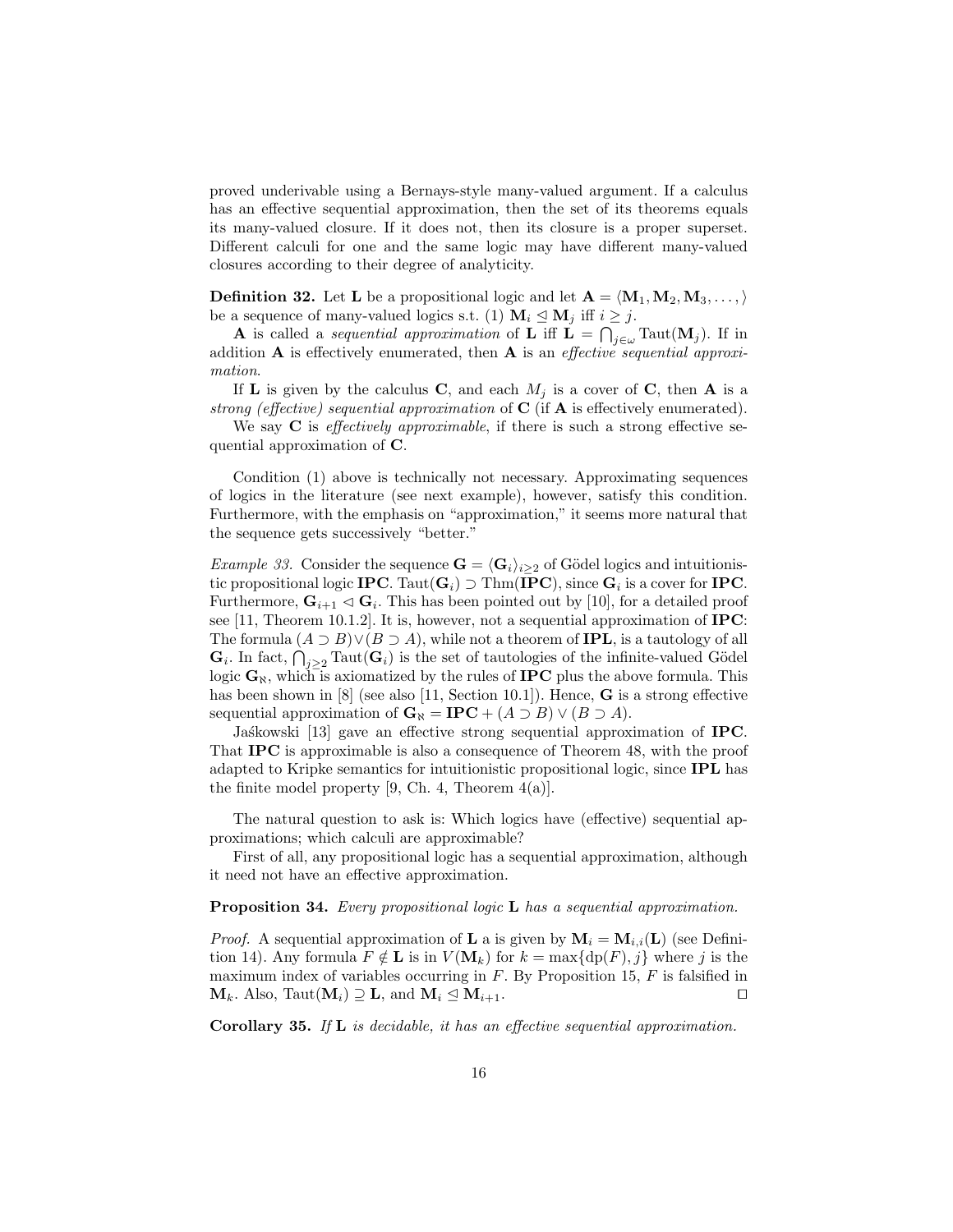*Proof.* Using a decision procedure for **L**, we can effectively enumerate the  $\mathbf{M}_{i,i}(\mathbf{L})$ . ⊓⊔

**Proposition 36.** If **L** has an effectively sequential approximation, then  $\text{Frm}(\mathcal{L})$ L is effectively enumerable.

*Proof.* Suppose there is an effectively enumerated sequence  $\mathbf{A} = \langle \mathbf{M}_1, \mathbf{M}_2, \ldots \rangle$ s.t.  $\bigcap_{j\geq 2} \text{Taut}(\mathbf{M}_j) = \mathbf{L}$ . If  $F \notin \mathbf{L}$  then there would be an index i s.t. F is false in  $M_i$ . But this would yield a semi-decision procedure for non-members of **L**: Try for each j whether F is false in  $M_j$ . If  $F \notin L$ , this will be established at  $j = i$ .  $□$ 

**Corollary 37.** If  $C$  is undecidable, then it is not effectively approximable.

*Proof.* Thm $(C)$  is effectively enumerable. If C were approximable, it would have an effective sequential approximation, and this contradicts the assumption that the non-theorems of **C** are not effectively enumerable. □

Example 38. This shows that a result similar to that for IPC cannot be obtained for full propositional linear logic.

If  $C$  is not effectively approximable (e.g., if it is undecidable), then the intersection of all covers for  $C$  is a proper superset of Thm $(C)$ . This intersection has interesting properties.

**Definition 39.** The many-valued closure  $MC(C)$  of a calculus C is the set of formulas which are true in every many-valued cover for C.

**Proposition 40.** MC( $\mathbf{C}$ ) is unique and has an effective sequential approximation.

*Proof.* MC(**C**) is unique, since it obviously equals  $\bigcap_{M \in S} \text{Taut}(M)$  where S is the set of all covers for C. It is also effectively approximable, an approximating sequence is given by

$$
\begin{aligned} \mathbf{M}_1 &= \mathbf{M}'_1 \\ \mathbf{M}_i &= \mathbf{M}_{i-1} \times \mathbf{M}'_i \end{aligned}
$$

where  $\mathbf{M}'_i$  is an effective enumeration of S. □

Since  $MC(C)$  is defined via the many-valued logics for which  $C$  is strongly sound, it need not be the case that  $MC(C) = Thm(C)$  even if C is decidable. (An example is given below.) On the other hand, it also need not be trivial (i.e., equal to  $Frm(\mathcal{L})$  even for undecidable C. For instance, take the Hilbert-style calculus for linear logic given in [1, 19], and the 2-valued logic which interprets the linear connectives classically and the exponentials as the identity. All axioms are then tautologies and the rules (modus ponens, adjunction) are strongly sound, but the matrix is clearly non-trivial.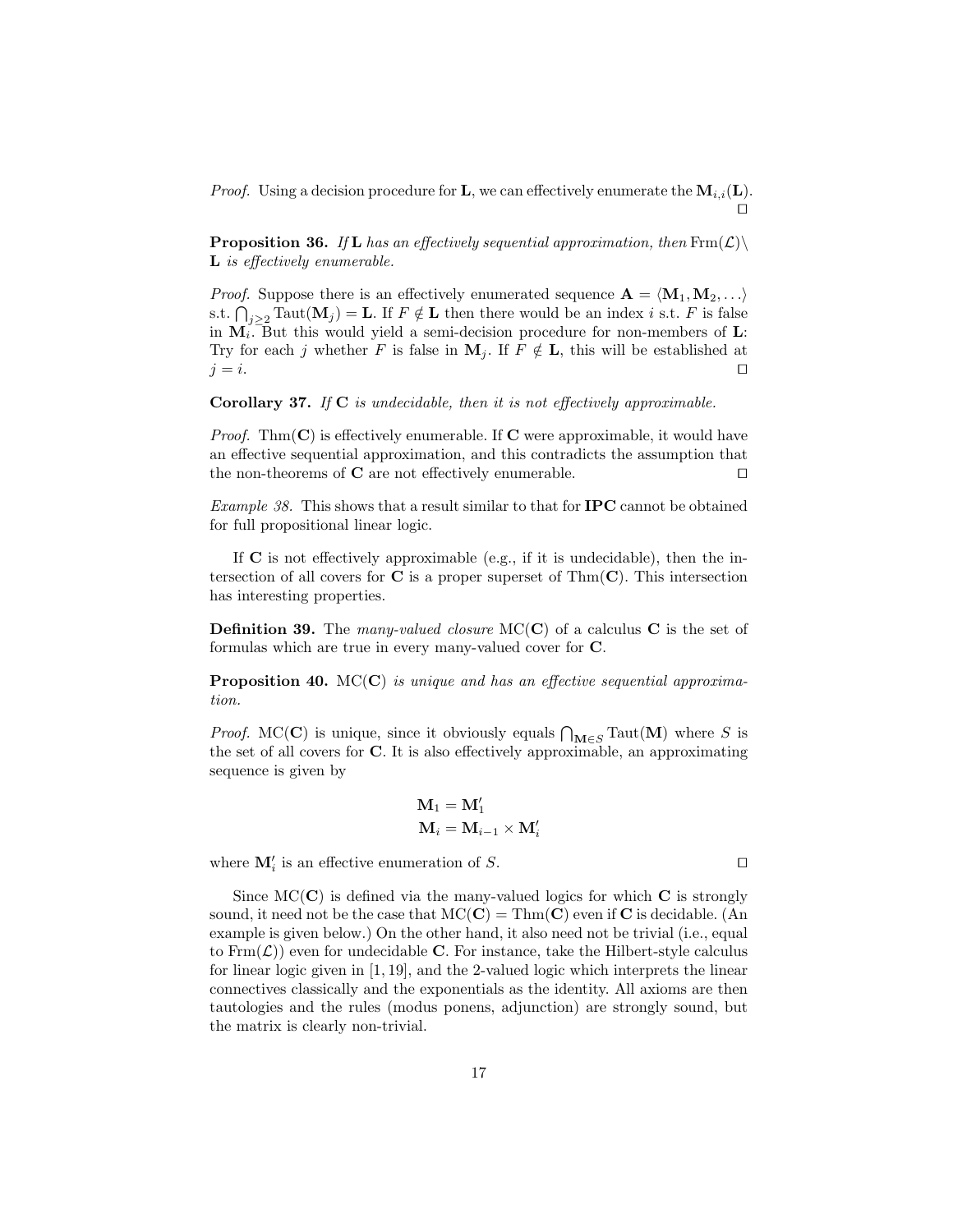**Corollary 41.** If **C** is strictly analytic, then  $MC(C) = Thm(C)$ .

*Proof.* We have to show that for every  $F \notin \text{Thm}(\mathbb{C})$  there is a finite-valued logic **M** which is strongly sound for **C** and where  $F \notin \text{Taut}(\mathbf{M})$ . Let  $X_1, \ldots,$  $X_j$  be all the variables occurring in F and the axioms and rules of C. Then set  $\mathbf{M} = \mathbf{M}_{dp(F),j}(\text{Thm}(\mathbf{C})).$ 

By Proposition 15,  $F \notin \text{Taut}(\mathbf{M})$  and all axioms of **C** are in Taut $(\mathbf{M})$ . Now consider a valuation v in M and suppose  $v(A_i) \in V^+$  for all premises  $A_i$  of a rule of C. We have two cases: if  $v(X) = \top$  for some variable X appearing in a premise  $A_i$ , then, since **C** is strictly analytic, X also appears in the conclusion C and hence  $v(C) = \top$ . Otherwise, let  $\sigma_v$  be the substitution corresponding to v. If  $v(A_i) = \top$  for some i, this means that  $dp(A_i \sigma) > dp(F)$ . By strict analyticity,  $dp(C\sigma) \ge dp(A_i\sigma) > dp(F)$  and hence  $v(C) = \top$ . Otherwise,  $v(A_i) = A_i\sigma$  for all premises  $A_i$ . Since  $v(A_i)$  is designated,  $A_i \sigma \in \text{Thm}(\mathbf{C})$ , hence  $C \sigma \in \text{Thm}(\mathbf{C})$ . Then either  $v(C) = C\sigma$  or  $v(C) = \top$ , and both are in  $V^+$ . <sup>+</sup>. ⊓⊔

Example 42. The last corollary can be used to uniformly obtain semantics for strictly analytic Hilbert calculi. Strict analyticity of the calculus is a necessary condition, as Example 23 shows. The calculus given there is decidable, though not strictly analytic, and has only trivial covers. Its set of theorems nevertheless has an effective sequential approximation, i.e., it is the intersection of an infinite sequence of finite-valued matrices which are weakly sound for C. For this it is sufficient to give, for each formula A s.t.  $C \nvdash A$ , a matrix M weakly sound for **C** with  $A \notin \text{Taut}(\mathbf{M})$ . Let the depth of A be k, and let

$$
V_0 = \text{Var}(A) \cup \{\dagger\}
$$
  

$$
V_{i+1} = V_i \cup \{B \lhd C \mid B, C \in V_i\} \cup \{\Box B \mid B \in V_i\}
$$

Then set  $V = V_k$ ,  $V^+ = \{B \triangleleft C \mid B \triangleleft C \in V, C \equiv \Box^l B\} \cup \{\dagger\}.$  The truth functions are defined as follows:

$$
\widetilde{\Box}(B) = \begin{cases}\n\dagger & \text{if } B \in V_k \text{ but } B \notin V_{k-1}, \text{ or } B = \dagger \\
\Box B & \text{otherwise}\n\end{cases}
$$
\n
$$
\widetilde{\lhd}(B, C) = \begin{cases}\n\dagger & \text{if } C \in V_k \text{ but } C \notin V_{k-1}, \text{ or } B = \dagger \\
\dagger \lhd C & \text{else if } B \in V_k \text{ but } B \notin V_{k-1} \\
B \lhd C & \text{otherwise}\n\end{cases}
$$

The axiom  $X \triangleleft \square X$  is a tautology. For if  $v(X) = \dagger$ , then  $v(\square X) = \dagger$  and hence  $v(X \triangleleft \Box X) = \dagger \in V^+$ . If  $v(X) \in V_k$  but  $\notin V_{k-1}$ , then  $v(\Box X) = \dagger$  and  $v(X \triangleleft \Box X) = \dagger$ . Otherwise  $v(\Box X) = \Box B$  for  $B = v(A)$  and  $v(X \triangleleft \Box X) = \dagger$  (if  $\Box B \in V_k$ ) or =  $B \lhd \Box B \in V^+$ .

If  $v(X) = \dagger$ , then  $v(X \triangleleft Z) = \dagger$ . Otherwise  $v(X \triangleleft Z) \in V^+$  only if  $v(X) = B$ and  $v(Y) = \Box^l B$  and  $B \notin V_k$ . Then, in order for  $v(Y \triangleleft Z)$  to be  $\in V^+$ , either  $v(Y \triangleleft Z) = \dagger$ , in which case  $v(Z) \in V_k$  but  $\notin V_{k-1}$ , and hence  $v(Y \triangleleft Z) = \dagger$ , or  $v(Y \triangleleft Z) = \Box^l B \triangleleft \Box^{l'} B$  with  $l < l'$ , in which case  $v(Y \triangleleft Z) = B \triangleleft \Box^{l'} B$ .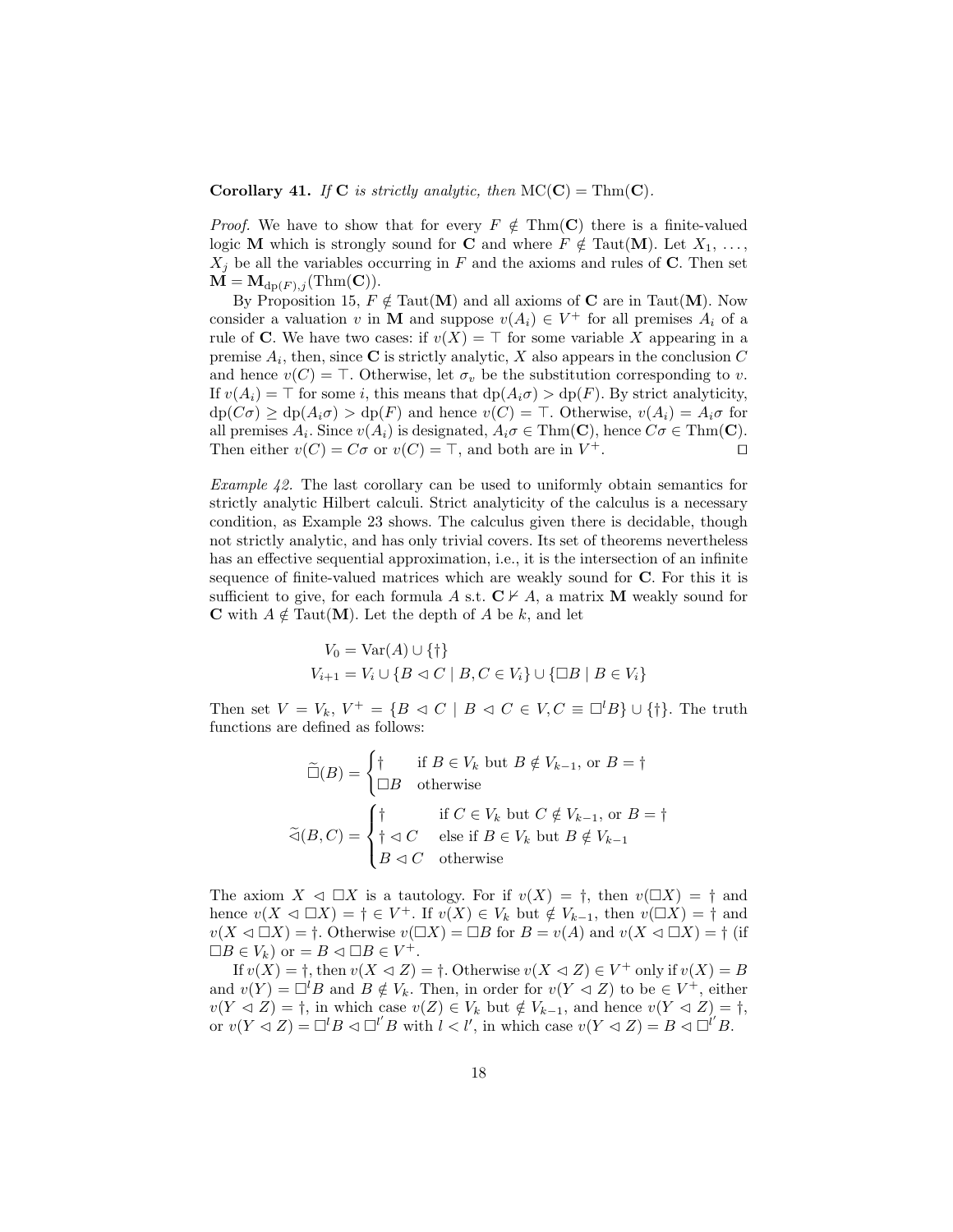However,  $A \notin Taut(\mathbf{M})$ . For it is easy to see by induction that in the valuation with  $v(X) = X$  for all variables  $X \in \text{Var}(A), v(B) = B$  as long as  $B \in V_k$ and so  $v(A)$  can only be designated if  $A \equiv B \triangleleft \Box B$  for some B, but all such formulas are derivable in C.

However, there are substitution instances of  $X \triangleleft X$ , viz., for any  $\sigma$  with  $X\sigma$ of depth  $\geq k$ , for which  $(X \triangleleft X)\sigma$  is a tautology. Even though C is weakly sound for M, it is not t-sound.

So far we have concentrated on approximations of logics given via calculi. However, propositional logics are also often defined via their semantics. The most important example of such logics are modal logics, where logics can be characterized using families of Kripke structures. If these Kripke structures satisfy certain properties, they also yield sequential approximations of the corresponding logics. Unsurprisingly, for this it is necessary that the modal logics have the finite model property, i.e., they can be characterized by a family of finite Kripke structures. The sequential approximations obtained by our method are only effective, however, if the Kripke structures are effectively enumerable.

**Definition 43.** A *modal logic* **L** has as its language  $\mathcal{L}$  the usual propositional connectives plus two unary modal operators:  $\square$  (necessary) and  $\diamondsuit$  (possible). A Kripke model for  $\mathcal L$  is a triple  $\langle W, R, P \rangle$ , where

- 1. W is any set: the set of worlds,
- 2.  $R \subseteq W^2$  is a binary relation on W: the *accessibility relation*,
- 3.  $P$  is a mapping from the propositional variables to subsets of  $W$ .

A modal logic L is characterized by a class of Kripke models for L.

This is called the standard semantics for modal logics (see [7, Ch. 3]). The semantics of formulas in standard models is defined as follows:

**Definition 44.** Let **L** be a modal logic,  $\mathcal{K}_{L}$  be its characterizing class of Kripke models. Let  $K = \langle W, R, P \rangle \in \mathcal{K}_{\mathbf{L}}$  be a Kripke model and A be a modal formula.

If  $\alpha \in W$  is a possible world, then we say A is true in  $\alpha$ ,  $\alpha \models_L A$ , iff the following holds:

- 1. A is a variable:  $\alpha \in P(X)$
- 2.  $A \equiv \neg B$ : not  $\alpha \models_{\mathbf{L}} B$
- 3.  $A \equiv B \wedge C$ :  $\alpha \models_L B$  and  $\alpha \models_L C$
- 4.  $A \equiv B \vee C$ :  $\alpha \models_{\mathbf{L}} B$  or  $\alpha \models_{\mathbf{L}} C$
- 5.  $A \equiv \Box B$ : for all  $\beta \in W$  s.t.  $\alpha R \beta$  it holds that  $\beta \models_L B$
- 6.  $A \equiv \Diamond B$ : there is a  $\beta \in W$  s.t.  $\alpha R \beta$  and  $\beta \models_L B$

We say A is true in K,  $K \models_L A$ , iff for all  $\alpha \in W$  we have  $\alpha \models_L A$ . A is valid in **L**,  $L \models A$ , iff A is true in every Kripke model  $K \in \mathcal{K}_L$ . By Taut(L) we denote the set of all formulas valid in L.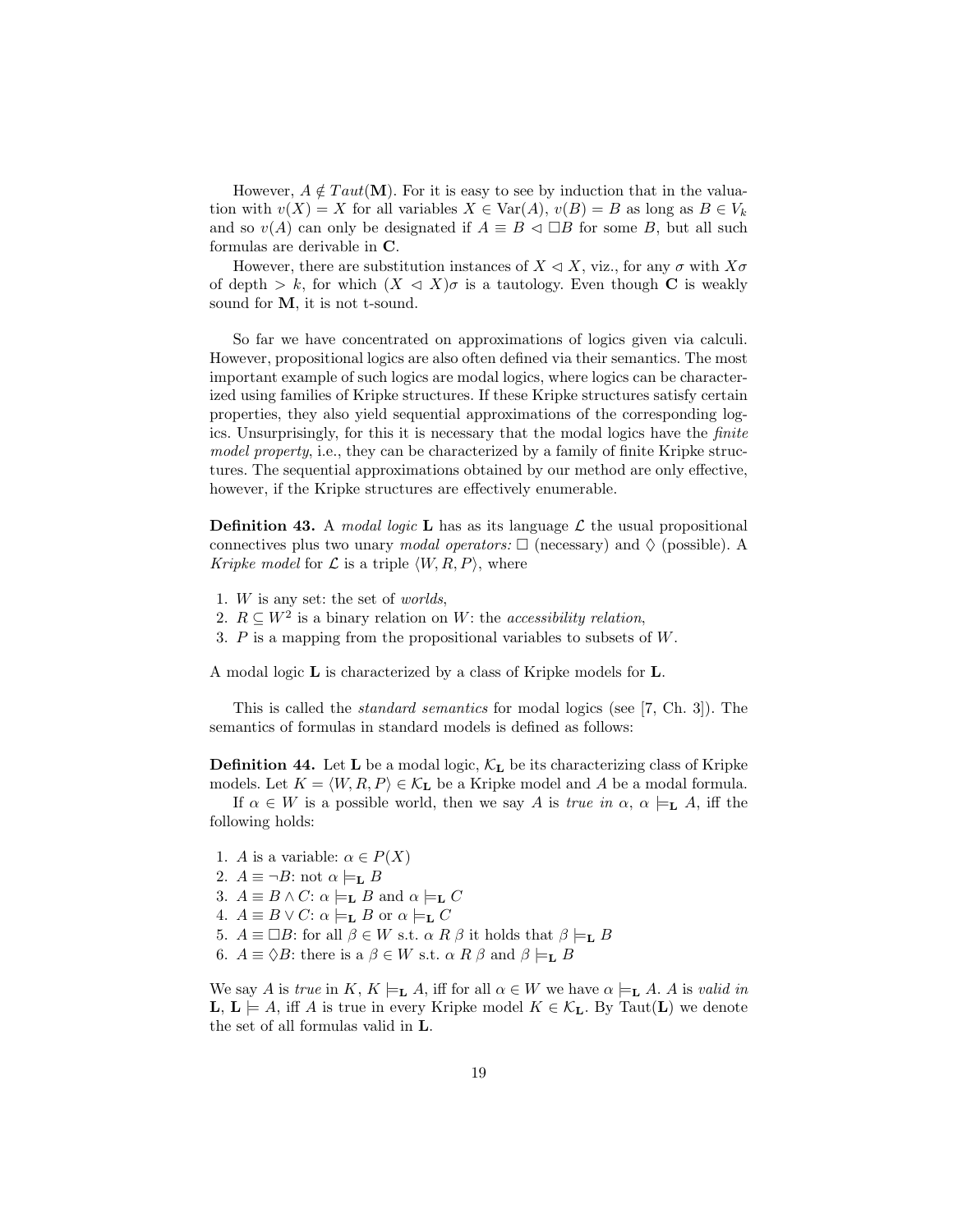Many of the modal logics in the literature have the finite model property (fmp): for every A s.t.  $\mathbf{L} \not\models A$ , there is a finite Kripke model  $K = \langle W, R, P \rangle \in \mathcal{K}$ (i.e., W is finite), s.t.  $K \not\models_{\mathbf{L}} A$  (where  $\mathbf{L}$  is characterized by  $\mathcal{K}$ ). We would like to exploit the fmp to construct sequential approximations. This can be done as follows:

**Definition 45.** Let  $K = \langle W, R, P \rangle$  be a finite Kripke model. We define the many-valued logic  $M_K$  as follows:

- 1.  $V(\mathbf{M}_K) = \{0,1\}^W$ , the set of 0-1-sequences with indices from W.
- 2.  $V^+({\bf M}_K) = {1}^{W}$ , the singleton of the sequence constantly equal to 1.
- 3.  $\tilde{\neg}_{M_K}$ ,  $\tilde{\vee}_{M_K}$ ,  $\tilde{\wedge}_{M_K}$ ,  $\tilde{\supset}_{M_K}$  are defined componentwise from the classical truth functions
- 4.  $\square_{\mathbf{M}_K}$  is defined as follows:

$$
\widetilde{\Box}_{\mathbf{M}_K}(\langle w_\alpha\rangle_{\alpha\in W})_\beta = \begin{cases} 1 & \text{if for all } \gamma \text{ s.t. } \beta \; R \; \gamma, \, w_\gamma = 1 \\ 0 & \text{otherwise} \end{cases}
$$

5.  $\mathcal{O}_{\mathbf{M}_K}$  is defined as follows:

$$
\widetilde{\Diamond}_{\mathbf{M}_K}(\langle w_\alpha \rangle_{\alpha \in W})_\beta = \begin{cases} 1 & \text{if there is a } \gamma \text{ s.t. } \beta \; R \; \gamma \text{ and } w_\gamma = 1 \\ 0 & \text{otherwise} \end{cases}
$$

Furthermore,  $v_K$  is the valuation defined by  $v_K(X)_{\alpha} = 1$  iff  $\alpha \in P(X)$  and  $= 0$ otherwise.

**Lemma 46.** Let  $L$  and  $K$  be as in Definition 45. Then the following hold:

- 1. Every valid formula of **L** is a tautology of  $M_K$ .
- 2. If  $K \not\models_{\mathbf{L}} A$  then  $v_K \not\models_{\mathbf{M}_K} A$ .

*Proof.* Let B be a modal formula, and  $K' = \langle W, R, P' \rangle$ . We prove by induction that  $v_{K'}(B)_{\alpha} = 1$  iff  $\alpha \models_L B$ :

B is a variable:  $P'(B) = W$  iff  $v_K(B)_\alpha = 1$  for all  $\alpha \in W$  by definition of  $v_K$ .  $B \equiv \neg C$ : By the definition of  $\tilde{\neg}_{\mathbf{M}_K}$ ,  $v_K(B)_{\alpha} = 1$  iff  $v_K(C)_{\alpha} = 0$ . By induction hypothesis, this is the case iff  $\alpha \not\models_L C$ . This in turn is equivalent to  $\alpha \models_K B$ . Similarly if B is of the form  $C \wedge D$ ,  $C \vee D$ , and  $C \supset D$ .

 $B \equiv \Box C$ :  $v_K(B)_{\alpha} = 1$  iff for all  $\beta$  with  $\alpha R \beta$  we have  $v_K(C)_{\beta} = 1$ . By induction hypothesis this is equivalent to  $\beta \models_L C$ . But by the definition of  $\Box$ this obtains iff  $\alpha \models_L B$ . Similarly for  $\diamond$ .

(1) Every valuation v of  $\mathbf{M}_K$  defines a function  $P_v$  via  $P_v(X) = \{ \alpha \mid v(X)_{\alpha} =$ 1}. Obviously,  $v = v_{P_v}$ . If  $\mathbf{L} \models B$ , then  $\langle W, R, P_v \rangle \models_{\mathbf{L}} B$ . By the preceding argument then  $v(B)_{\alpha} = 1$  for all  $\alpha \in W$ . Hence, B takes the designated value under every valuation.

(2) Suppose A is not true in K. This is the case only if there is a world  $\alpha$  at which it is not true. Consequently,  $v_K(A)_{\alpha} = 0$  and A takes a non-designated truth value under  $v_K$ . □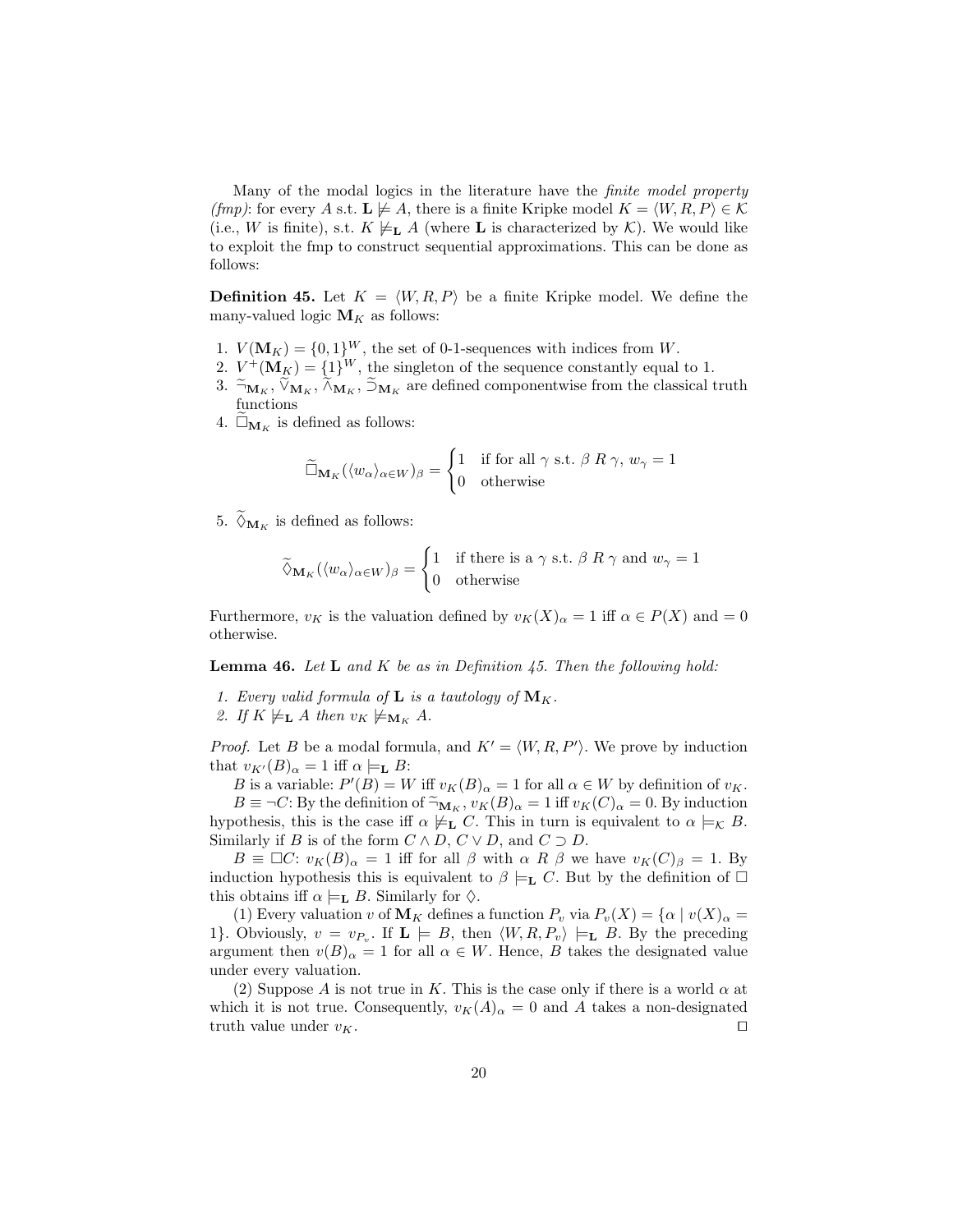The above method can be used to construct many-valued logics from Kripke structures for not only modal logics, but also for intuitionistic logic. Kripke semantics for **IPL** are defined analogously, with the exception that  $\alpha \models A \supset B$ iff  $\beta \models A \supset B$  for all  $\beta \in W$  s.t.  $\alpha R \beta$ . **IPL** is then characterized by the class of all finite trees [9, Ch. 4, Thm. 4(a)]. Note, however, that for intuitionistic Kripke semantics the form of the assignments P is restricted: If  $w_1 \in P(X)$ and  $w_1$  R  $w_2$  then also  $w_2 \in P(X)$  [9, Ch. 4, Def. 8]. Hence, the set of truth values has to be restricted in a similar way. Usually, satisfaction for intuitionistic Kripke semantics is defined by satisfaction in the initial world. This means that every sequence where the first entry equals 1 should be designated. By the above restriction, the only such sequence is the constant 1-sequence.

Example 47. The Kripke tree with three worlds

$$
\begin{matrix}w_2 & w_3\\ \nwarrow & \nearrow\\ w_1\end{matrix}
$$

yields a five-valued logic  $\mathbf{T}_3$ , with  $V(\mathbf{T}_3) = \{000, 001, 010, 011, 111\}$ ,  $V^+(\mathbf{T}_3) =$ {111}, the truth table for implication

|  | $\supset$  000 001 010 011 111                   |  |
|--|--------------------------------------------------|--|
|  | $\overline{000} \boxed{111\ 111\ 111\ 111\ 111}$ |  |
|  |                                                  |  |
|  |                                                  |  |
|  |                                                  |  |
|  |                                                  |  |

⊥ is the constant 000,  $\neg A$  is defined by  $A \supset \bot$ , and  $\vee$  and  $\wedge$  are given by the componentwise classical operations.

The Kripke chain with four worlds corresponds directly to the five-valued Gödel logic  $\mathbf{G}_5$ . It is well know that  $(X \supset Y) \vee (Y \supset X)$  is a tautology in all  $\mathbf{G}_m$ . Since  $\mathbf{T}_3$  falsifies this formula (take 001 for X and 010 for Y), we know that  $\mathbf{G}_5$  is not the best five-valued approximation of IPL.

Furthermore, let

$$
O_5 = \bigwedge_{1 \le i < j \le 5} (X_i \supset X_j) \vee (X_j \supset X_i) \text{ and}
$$
\n
$$
F_5 = \bigvee_{1 \le i < j \le 5} (X_i \supset X_j).
$$

 $O_5$  assures that the truth values assumed by  $X_1, \ldots, X_5$  are linearly ordered by implication. Since neither 010  $\supset$  001 nor 001  $\supset$  010 is true, we see that there are only four truth values which can be assigned to  $X_1, \ldots, X_5$  making  $O_5$  true. Consequently,  $O_5 \supset F_5$  is valid in  $\mathbf{T}_3$ . On the other hand,  $F_5$  is false in  $\mathbf{G}_5$ .

Theorem 48. Let L be a modal logic characterized by a set of finite Kripke mod $els \mathcal{K} = \{K_1, K_2, \ldots\}$ . A sequential approximation of **L** is given by  $\langle \mathbf{M}_1, \mathbf{M}_2, \ldots \rangle$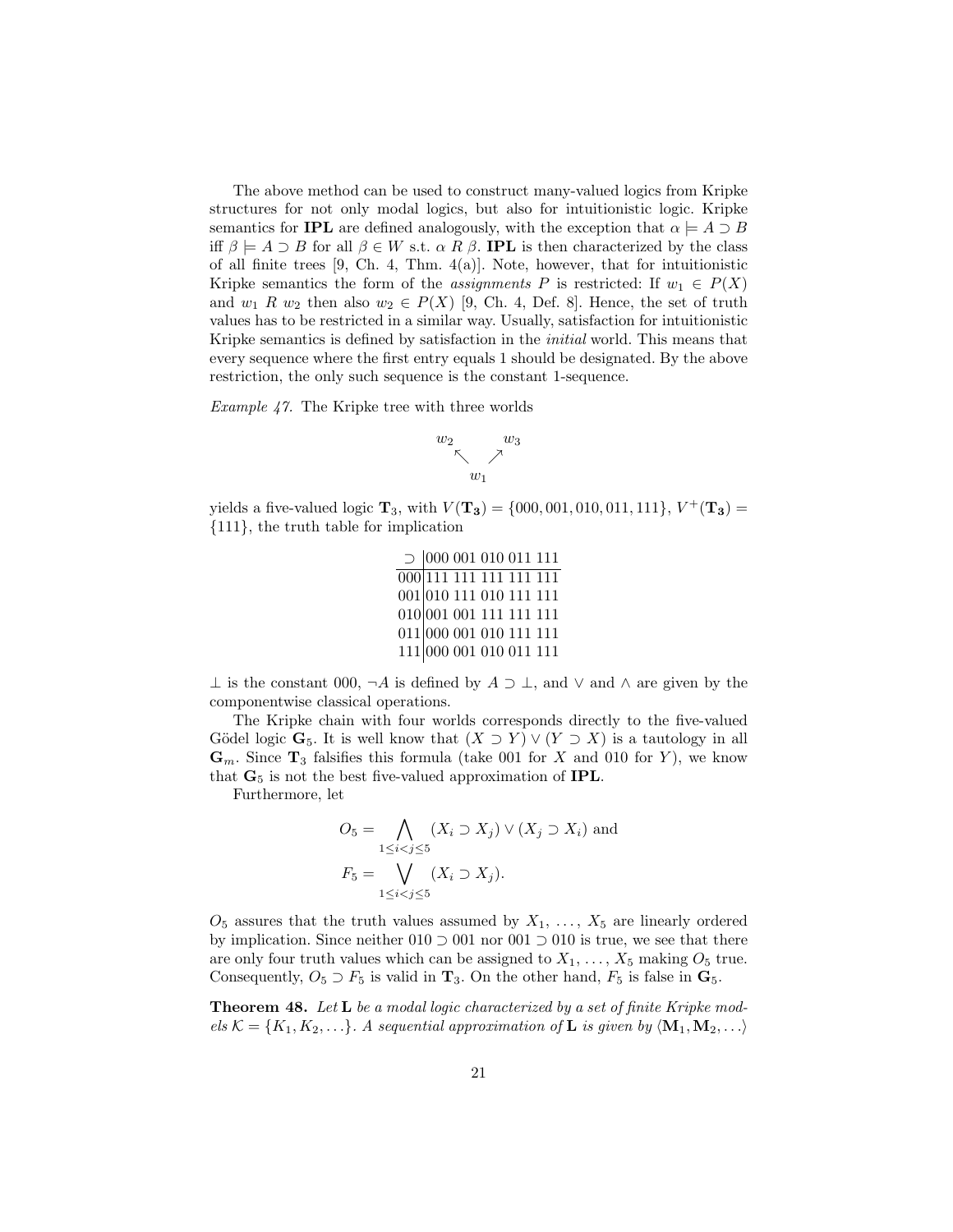where  $M_1 = M_{K_1}$ , and  $M_{i+1} = M_i \times M_{K_{i+1}}$ . This approximation is effective if  $K$  is effectively enumerable.

*Proof.* (1) Taut $(\mathbf{M}_i) \supseteq \text{Taut}(\mathbf{L})$ : By induction on i: For  $i = 1$  this is Lemma 46 (1). For  $i > 1$  the statement follows from Lemma 13, since Taut( $\mathbf{M}_{i-1}$ ) ⊇ Taut( $\mathbf{L}$ ) by induction hypothesis, and  $Taut(\mathbf{M}_{K_i}) \supseteq Taut(\mathbf{L})$  again by Lemma 46 (1).

(2)  $\mathbf{M}_i \leq \mathbf{M}_{i+1}$  from  $A \cap B \subseteq A$  and Lemma 13.

(3) Taut(**L**) =  $\bigcap_{i \geq 1}$  Taut(**M**<sub>i</sub>). The  $\subseteq$ -direction follows immediately from (1). Furthermore, by Lemma 46 (2), no non-tautology of  **can be a member of all** Taut $(\mathbf{M}_i)$ , whence  $\supset$  holds. □

Remark 49. Finitely axiomatizable modal logics with the fmp always have an effective sequential approximation, since it is then decidable if a given finite Kripke structure satisfies the axioms. Urquhart [20] has shown that this is not true if the assumption is weakened to recursive axiomatizability, by giving an example of an undecidable recursively axiomatizable modal logic with the fmp. Since this logic cannot have an effective sequential approximation, its characterizing family of finite Kripke models is not effectively enumerable. The preceding theorem thus also shows that the many-valued closure of a calculus for a modal logic with the fmp equals the logic itself, provided that the calculus contains modus ponens and necessitation as the only rules. (All standard axiomatizations are of this form.)

#### 6 Conclusion

Our brief discussion unfortunate must leave many interesting questions open, and suggests further questions which might be topics for future research. The main open problem is of course whether the approach used here can be extended to the case of first-order logic. There are two distinct questions: The first is how to check if a given finite-valued matrix is a cover for a first-order calculus. Is this decidable? One might expect that it is at least for "standard" formulations of first-order rules, e.g., where the rules involving quantifiers are monadic in the sense that they only involve one variable per rule. The second question is whether the relationship  $\triangleleft^*$  is decidable for *n*-valued first order logics. Another problem, especially in view of possible applications in computer science, is the complexity of the computation of optimal covers. One would expect that it is tractable at least for some reasonable classes of calculi which are syntactically characterizable.

We have shown that for strictly analytic calculi, the many-valued closure coincides with the set of theorems, i.e., that they are effectively approximable by their finite-valued covers. Is it possible to extend this result to a wider class of calculi, in particular, what can be said about calculi in which modus ponens is the only rule of inference (so-called Frege systems)? For calculi which are not effectively approximable, it would still be interesting to characterize the manyvalued closure. For instance, we have seen that the many-valued closure of linear logic is not equal to linear logic (since linear logic is undecidable) but also not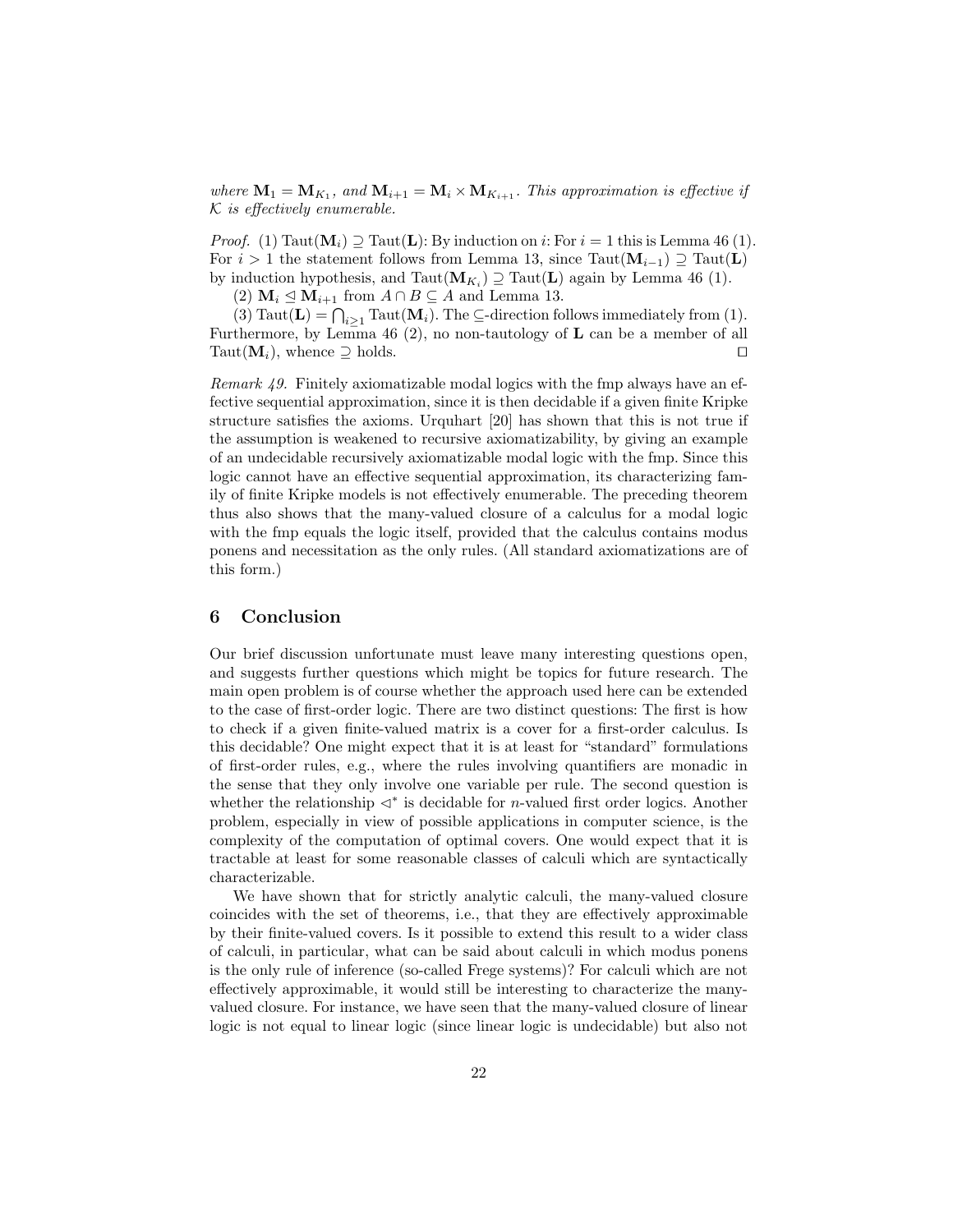trivial (since all classical non-tautologies are falsified in a 2-valued cover). What is the many-valued closure of linear logic? For those (classes of) logics for which we have shown that sequential approximations are possible, our methods of proof also do not yield optimal solutions. For instance, for modal logics with the finite model property we have shown that all non-valid formulas can be falsified in the many-value logic obtained by coding the corresponding Kripke countermodel. But there may be logics with fewer truth-values which also falsify these formulas. A related question is to what extent our results on approximability still hold if we restrict attention to many-valued logics in which only one truth-value is designated. The standard examples of sequences of finite-valued logics approximating, e.g., Lukasiewicz or intuitionistic logic are of this form, but it need not be the case that every approximable logic can be approximated by logics with only one designated value.

# References

- 1. Avron, A.: The semantics and proof theory of linear logic. Theoret. Comput. Sci. 57 (1988) 161–184
- 2. Baaz, M., Fermüller, C.G., Salzer, G., Zach, R.: Labeled calculi and finite-valued logics. Studia Logica 61 (1998) 7–33
- 3. Baaz, M., Zach, R.: Short proofs of tautologies using the schema of equivalence. In E. Börger, et al., eds.: Computer Science Logic. CSL'93, Swansea, Wales. Selected Papers. LNCS 832, Berlin, Springer (1994) 33–35
- 4. Baaz, M., Zach, R.: Approximating propositional calculi by finite-valued logics. In: 24th International Symposium on Multiple-valued Logic. ISMVL'94, Boston. Proceedings. IEEE Press, Los Alamitos (1994) 257–263
- 5. Bernays, P.: Axiomatische Untersuchungen des Aussagenkalküls der "Principia Mathematica". Math. Z. 25 (1926) 305–320
- 6. Carnielli, W.A.: Systematization of finite many-valued logics through the method of tableaux. J. Symbolic Logic 52 (1987) 473–493
- 7. Chellas, B.F.: Modal Logic: An Introduction. Cambridge University Press, Cambridge (1980)
- 8. Dummett, M.: A propositional calculus with denumerable matrix. J. Symbolic Logic 24 (1959) 97–106
- 9. Gabbay, D.M.: Semantical Investigations in Heyting's Intuitionistic Logic. Synthese Library, vol. 148. Reidel, Dordrecht (1981)
- 10. Gödel, K.: Zum intuitionistischen Aussagenkalkül. Anz. Akad. Wiss. Wien 69 (1932) 65–66
- 11. Gottwald, S.: A Treatise on Many-valued Logics. Research Studies Press, Baldock (2001)
- 12. Hähnle, R.: Automated Deduction in Multiple-Valued Logics. Oxford University Press, Oxford (1993)
- 13. Jaskowski, S.: Recherches sur la système de la logique intuitioniste. In: Actes du Congrès International de Philosophie Scientifique 1936, vol. 6, Paris (1936) 58–61
- 14. Lincoln, P.D., Mitchell, J., Scedrov, A., Shankar, N.: Decision problems for propositional linear logic. In: 31st IEEE Symposium on Foundations of Computer Science. FOCS'90, St. Louis. Proceedings. IEEE Press, Los Alamitos (1990) 662–671